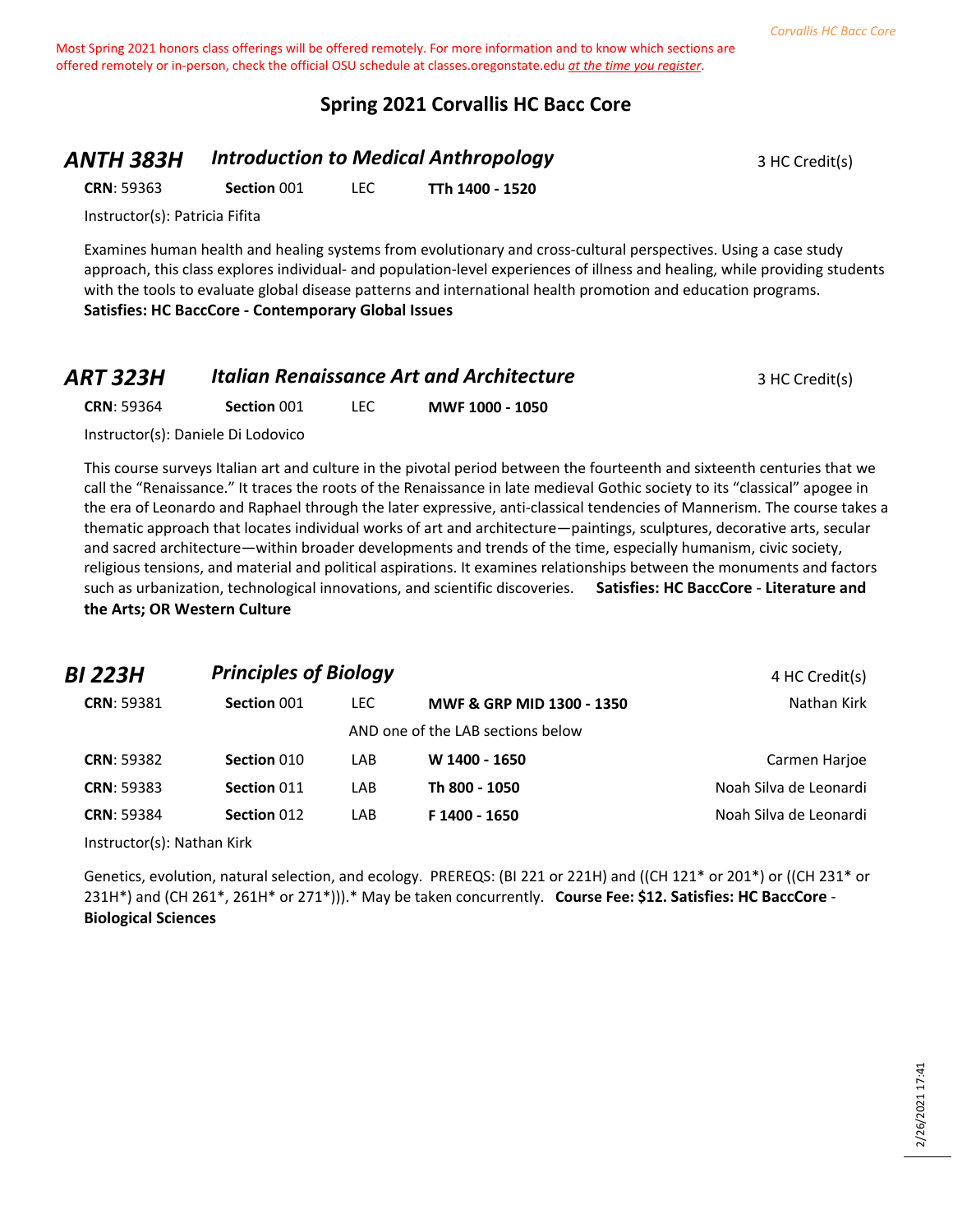| <b>CH 233H</b>    | <b>Honors General Chemistry</b> |            |                                    | 4 HC Credit(s) |
|-------------------|---------------------------------|------------|------------------------------------|----------------|
| <b>CRN: 53600</b> | Section 001                     | LEC.       | MWF 1200 - 1250                    | Kevin Gable    |
|                   |                                 |            | AND choose one recitation section  |                |
| <b>CRN: 53601</b> | Section 010                     | <b>REC</b> | T 1400 - 1450                      | Kevin Gable    |
| <b>CRN: 53639</b> | Section 011                     | <b>REC</b> | Th 1100 - 1150                     | Kevin Gable    |
|                   |                                 |            | AND choose one CH 263H lab section |                |
| CH 263H           | <b>Laboratory for CH 233H</b>   |            |                                    | 1 HC Credit(s) |
| <b>CRN: 53599</b> | Section 010                     | LAB        | T 1500 - 1750                      |                |
| <b>CRN: 53886</b> | Section 011                     | LAB        | Th 1200 - 1450                     |                |

Instructor(s): Micheal Burand

Third course in General Chemistry sequence for Honors College students with one-year high school chemistry. This sequence examines the characteristics of molecular and atomic behavior and the way in which these influence chemical properties and reactions. Prereq for CH 233H: CH 232/232H or CH 222. Prereqs for CH 263H lab: CH 262/262H or CH 272 or CH 222 or CH 225H. **Course Fee: \$30. Satisfies: HC BaccCore** - **Physical Sciences**

| <b>CS 391H</b>    | <b>Social and Ethical Issues in Computer Science</b> |       |                 | 3 HC Credit(s) |
|-------------------|------------------------------------------------------|-------|-----------------|----------------|
| <b>CRN: 56720</b> | Section 001                                          | LEC . | MWF 1200 - 1250 |                |
|                   | Instructor(s): Pam VanLonden                         |       |                 |                |

In-depth exploration of the social, psychological, political, and ethical issues surrounding the computer industry and the evolving information society. RESTRICTIONS: Minimum of junior standing required. **Satisfies: HC BaccCore** - **Science, Technology, Society**

| <b>ED 216H</b>    | <b>Purpose, Structure, &amp; Function of Education in a</b><br><b>Democracy</b> |      | 3 HC Credit(s)  |  |
|-------------------|---------------------------------------------------------------------------------|------|-----------------|--|
| <b>CRN: 57676</b> | Section 001                                                                     | LEC. | MWF 1200 - 1250 |  |

Instructor(s): Mike O'Malley

Introduction to the historical, philosophical, political, legal, and economic foundations of education in Oregon, the United States, and other countries in order to provide a framework from which to analyze contemporary educational and environmental issues in various schools, communities, and workplaces. **Satisfies: HC BaccCore** - **Difference, Power, and Discrimination**

| <b>ES 445H</b>    | <b>Native American Science and Technology</b> |  |                | 4 HC Credit(s) |
|-------------------|-----------------------------------------------|--|----------------|----------------|
| <b>CRN: 59388</b> | Section 001                                   |  | MW 1400 - 1550 |                |

Instructor(s): David Lewis

Examination of scientific and technological discovery, continuity, and change among indigenous peoples, with particular emphasis on selected communities of pre- and post-European contact North America. **Satisfies: HC BaccCore** - **Science, Technology, Society**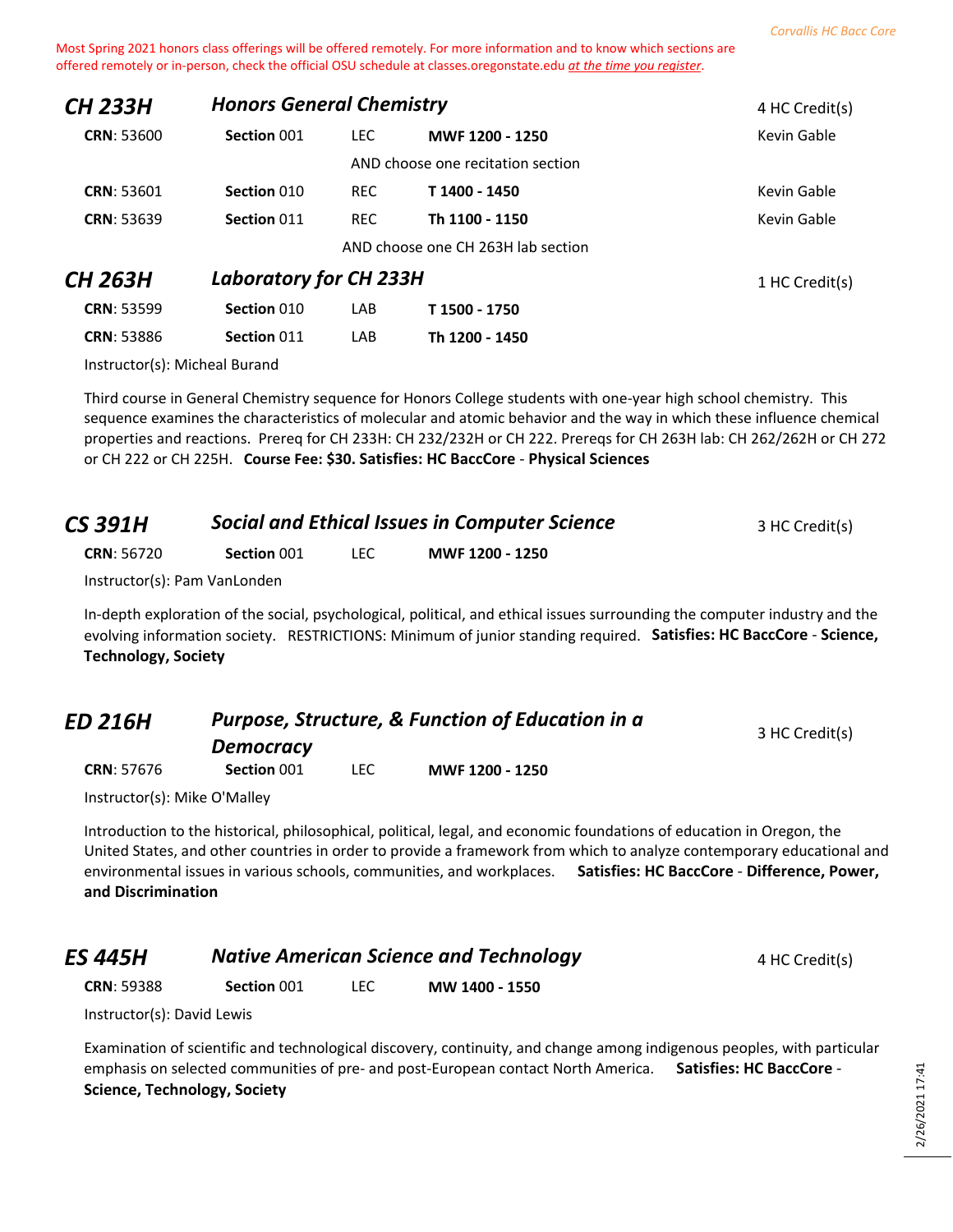| FILM 220H                    | <b>Queer Cinema</b> |      |                                                                                                                                                                                                                                                                                                                                                                                                                                                                                                                                                                                                                                                                                | 4 HC Credit(s) |
|------------------------------|---------------------|------|--------------------------------------------------------------------------------------------------------------------------------------------------------------------------------------------------------------------------------------------------------------------------------------------------------------------------------------------------------------------------------------------------------------------------------------------------------------------------------------------------------------------------------------------------------------------------------------------------------------------------------------------------------------------------------|----------------|
| <b>CRN: 59389</b>            | Section 001         | LEC. | MWF 1000 - 1050                                                                                                                                                                                                                                                                                                                                                                                                                                                                                                                                                                                                                                                                |                |
| Instructor(s): Zachary Price |                     |      |                                                                                                                                                                                                                                                                                                                                                                                                                                                                                                                                                                                                                                                                                |                |
|                              |                     |      | Queer cinema, despite its counter-cultural roots, must work within the larger movie industry it aims to critique. This class<br>examines how queer cinema since the 1990s intervenes in public debates over the rights and representation of sexual<br>$\mathcal{L}(\mathbf{1},\mathbf{1},\mathbf{1},\mathbf{1},\mathbf{1},\mathbf{1},\mathbf{1},\mathbf{1},\mathbf{1},\mathbf{1},\mathbf{1},\mathbf{1},\mathbf{1},\mathbf{1},\mathbf{1},\mathbf{1},\mathbf{1},\mathbf{1},\mathbf{1},\mathbf{1},\mathbf{1},\mathbf{1},\mathbf{1},\mathbf{1},\mathbf{1},\mathbf{1},\mathbf{1},\mathbf{1},\mathbf{1},\mathbf{1},\mathbf{1},\mathbf{1},\mathbf{1},\mathbf{1},\mathbf{1},\mathbf{$ |                |

minorities. As a class, we will understand the stakes of this visibility and the consequences of looking closely at desire. **Satisfies: HC BaccCore** - **Difference, Power, and Discrimination**

| <b>GEOG 340H</b>  | <b>Introduction to Water Science and Policy</b> |  | 3 HC Credit(s)  |  |
|-------------------|-------------------------------------------------|--|-----------------|--|
| <b>CRN: 60068</b> | Section 001                                     |  | TTh 1400 - 1520 |  |

Instructor(s): Michael Campana

Policy and science of the hydrologic cycle. Emphasis on interaction between water's natural time-space fluctuations and human uses. Water-climate-land-society nexus; water/environmental racism. **Satisfies: HC BaccCore** - **Science, Technology, Society**

## **HC 199 Honors Writing All and Secure 2 All and Secure 3 HC Credit(s)**

|                   |             |      | Choose one lecture section below |
|-------------------|-------------|------|----------------------------------|
| <b>CRN: 51045</b> | Section 001 | LEC. | MWF 1100 - 1150                  |
| <b>CRN: 51665</b> | Section 002 | LEC. | MWF 1300 - 1350                  |
| <b>CRN: 53217</b> | Section 003 | LEC. | TTh 1000 - 1120                  |

Instructor(s): Eric Hill

Becoming a critical reader and thinker promotes clear writing and verbal communication. You will hone your skills in a discussion/debate format, along with frequent in-class writing assignments and presentations. You will also further develop your abilities to be a critical reader. We will be examining texts from many disciplines and on a variety of topics; you will also bring in examples for discussion. The research paper, which includes both formal documents and informal writing, will focus on an ethical/controversial issue or current research within your discipline; this will include field and library research. PREREQS: WR 121/121H. **Satisfies: HC BaccCore** - **Writing II**

#### **HST 106H** *World History III: The Modern and Contemporary World* 3 HC Credit(s)

**CRN**: 59417 **Section** 001 LEC **T 1600 - 1850**

Instructor(s): Trina Hogg

A survey of the historical development of several world civilizations from the 18th century to the contemporary period. Exploration of religious, cultural, social, political, and economic institutions of various societies. Cultural diversity analysis of both ancient Western and non-Western civilizations. **Satisfies: HC BaccCore** - **Western Culture OR Cultural Diversity**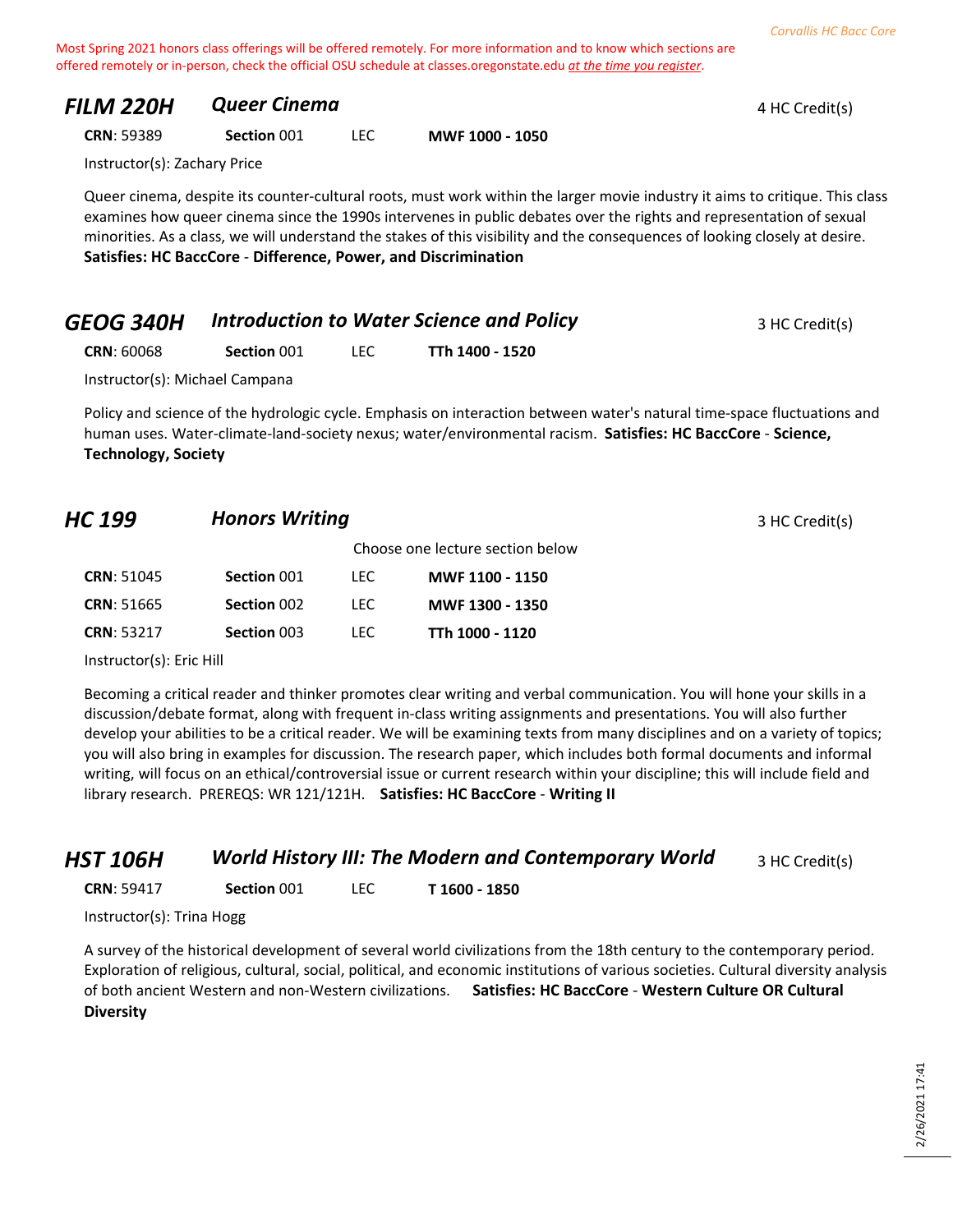## **HST 319H The History of Human Rights in the Modern World** 4 HC Credit(s)

**CRN**: 59418 **Section** 001 LEC **TTh 1200 - 1350**

Instructor(s): Katie Hubler

Historical examination of the articulations, development, and enforcement of human rights in a global context since the 1770s. Particular attention devoted to nineteenth-century transnational humanitarian missions, wartime codes of conduct, international war crimes tribunals, European imperialism and decolonization, twentieth-century genocides, the International Criminal Court, the United Nations' "Universal Declaration of Human Rights" (UDHR), and the legacy of the UDHR. **Satisfies: HC BaccCore** - **Contemporary Global Issues**

## **PAC 145H Modern Dance I PAC 145H Modern Dance I**

**CRN**: 59419 **Section** 001 ACT **MW 1000 - 1050**

Instructor(s): Lila Reid

Study of Movement I is an introductory, experiential course focusing on basic principles of movement: body, space, energy, and time. The course emphasizes the study of these elements through an exploration of creative movement, modern and contemporary dance techniques, and improvisation. Students will also learn about modern dance history from the 20th century to present day. The course will develop skills that include alignment, kinesthetic memory, rhythm, footwork, spinal articulation, dynamic range, and musicality. Additionally, students will look critically at movement both inside and outside of class in a breadth of different styles. Students will gain an appreciation of modern dance as an art form that is both a reflection of and and impetus for contemporary cultures. **Course Fee: \$57. Satisfies: HC BaccCore** - **Fitness**

## **PAC 293H Interdisciplinary Yoga: Mindfulness Skills** 1 HC Credit(s)

**CRN**: 56664 **Section** 001 ACT **T 1400 - 1550**

Instructor(s): Tsipora Berman

A multisensory, interdisciplinary, yoga experience using the OSU campus and surrounding parks as the classroom. Take Yoga outdoors! Get out of the lab or the office, off the computer or phone, away from your daily tasks, and take yoga, breathing, walking break exploring the campus in a new way with yoga investigations. Rejuvenate and renew with gentle to moderate walking, incorporating Environmental Education, Mindfulness, Neuroscience, Earthing, Forest Bathing, and Ecopsychology including reflection, walking meditation, postures that stretch, strengthen, and balance mind/body. Learn how you can use curbs, trees, stairs, chairs and benches for yoga and earthing. Explore the outdoors with a new perspective to help bring clarity every time you step outside with a heighten awareness of the present moment. Yoga is one of the oldest systems for personal development in the world, encompassing body, mind and spirit. Each class will include: Coming into the present moment by centering the body, mind, and breath. Warm-up exercises that synchronize breath with movement, as means of inducing concentration and preparing the body, Creative asana sequences designed to stretch, strengthen and balance the body including: standing and balancing, forward and back bending, spinal twists, lateral bends and inversions. Classes often include meditation-in-motion; Classes close with integration through relaxation and meditation. **Course Fee: \$49. Satisfies: HC BaccCore** - **Fitness**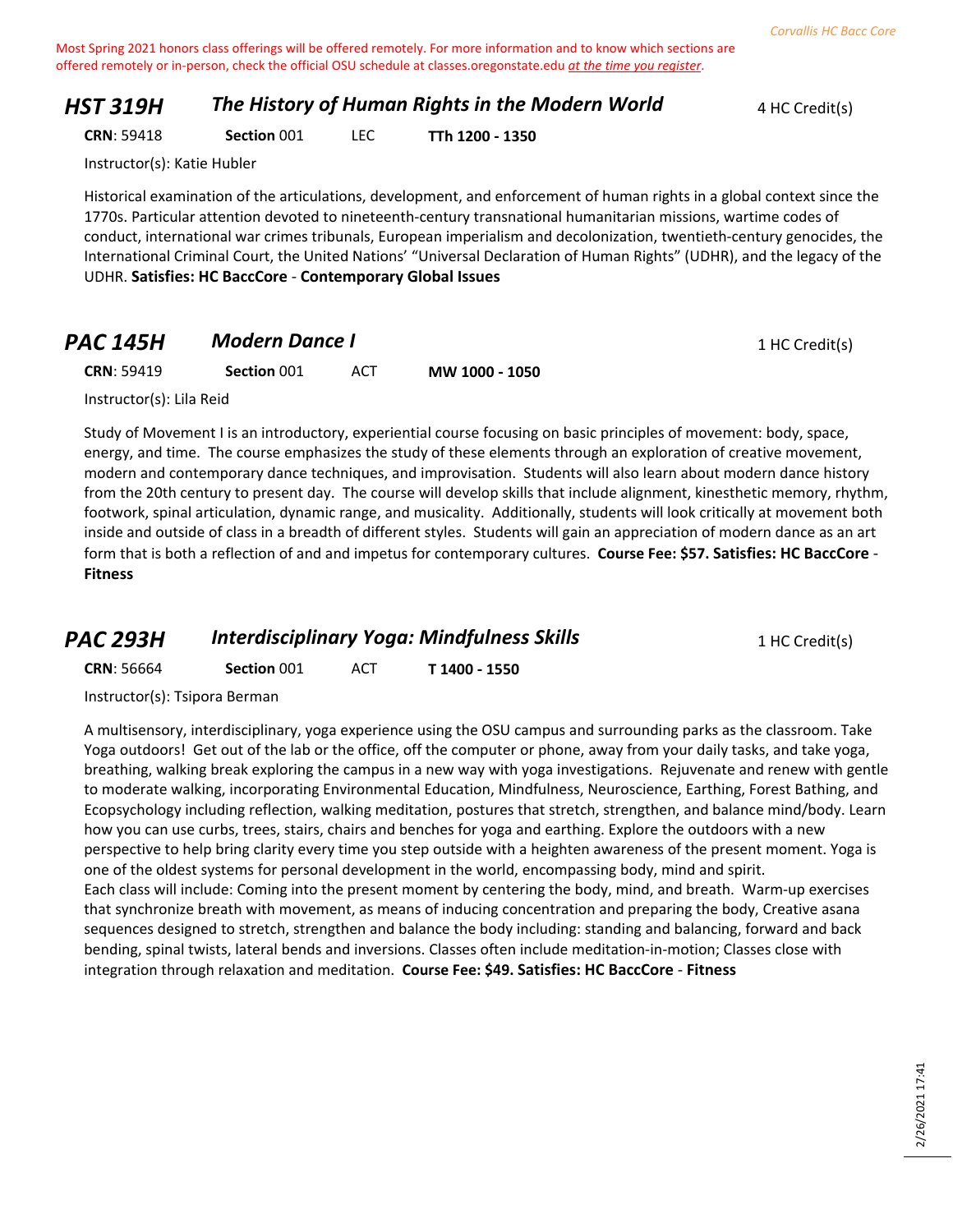## **PAC 325H Wilderness First Aid 1 HC Credit(s) 1 HC Credit(s)**

**CRN**: 59420 **Section** 001 ACT **W 1400 - 1550**

Instructor(s): Sheila Evans

Crunch! Uhg… Ouch! Do you recreate with accident-prone friends or family? Do you spend any time playing in the outdoors? Knowing the fundamentals of emergency care in non-urban environments are useful skills. Backcountry emphasis with long-term care and evacuation complications makes this course unique. There will be a number of outdoor sessions so come prepared with "grubby" clothes that will get dirty or fake-bloody. The course has two components: knowledge as evidenced by performance on written exams and quizzes and practical skills as demonstrated throughout the course and on the final exam. All-day in-person field trip Saturday, May 15th, compliant with COVID modifications. This course covers the fundamentals of emergency care in a non-urban environment, including physiology, injury assessment, short term care, anatomy, and small group rescues. While much of the material appears to be standard emergency care information, the backcountry emphasis with long-term care and evacuation complications makes this course unique. (No Prerequisites) **Course Fee: \$167. Satisfies: HC BaccCore** - **Fitness**

# **PH 211H General Physics with Calculus 1 AM <b>211H General Physics with Calculus 4 AM 4 HC Credit(s) CRN**: 60062 **Section** 001 LEC **MWF 1100 - 1150** AND choose one lab section below **CRN**: 60063 **Section** 010 LAB **T 1600 - 1750**

Instructor(s): Liz Gire

A comprehensive introductory survey course intended primarily for students in the sciences and engineering. Topics include mechanics, wave motion, thermal physics, electromagnetism, and optics. Elementary calculus is used. **Satisfies: HC BaccCore** - **Physical Sciences**

| <b>PH 221H</b>    |             | <b>Recitation for Physics 211</b> |                                     |           |
|-------------------|-------------|-----------------------------------|-------------------------------------|-----------|
|                   |             |                                   | Choose one recitation section below |           |
| <b>CRN: 51615</b> | Section 001 | <b>RFC</b>                        | Th 1100 - 1150                      | Staff TBD |

**CRN**: 59421 **Section** 002 REC **T 1400 - 1450** Staff TBD

Instructor(s):

Honors recitation reserved for HC students enrolled in lecture/lab sections of PH 211 or PH 211H. One-hour weekly session for the development of problem-solving skills in calculus-based general physics. Coreq: PH 211/211H. **Graded: P/N. Satisfies: HC BaccCore** - **Physical Sciences**

# **PH 223H Recitation for Physics 213** 1 HC Credit(s) **CRN**: 52336 **Section** 001 REC **T 1100 - 1150**

Instructor(s): Staff TBD

Honors recitation reserved for HC students enrolled in lecture/lab sections of PH 213. One-hour weekly session for the development of problem-solving skills in calculus-based general physics. Coreq: PH 213/213H. **Graded: P/N. Satisfies: HC BaccCore** - **Physical Sciences**

**CRN**: 60064 **Section** 011 LAB **T 1800 - 1950**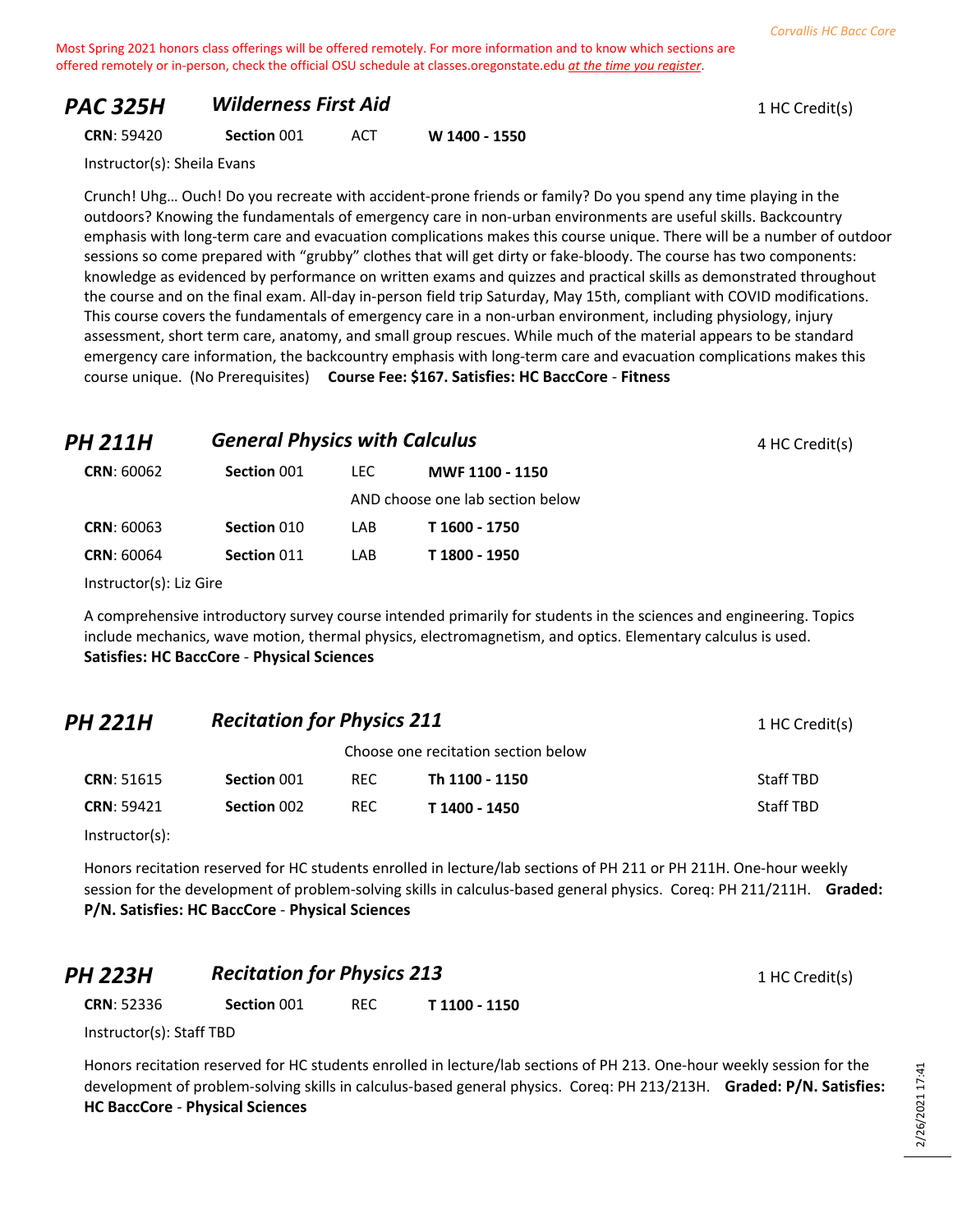| PHL 205H                    | <b>Ethics</b> |      |                                                 | 4 HC Credit(s)                                                                                                                                                                                                                                                                                                                                                                 |
|-----------------------------|---------------|------|-------------------------------------------------|--------------------------------------------------------------------------------------------------------------------------------------------------------------------------------------------------------------------------------------------------------------------------------------------------------------------------------------------------------------------------------|
| <b>CRN: 59422</b>           | Section 001   | LEC. | TTh 1200 - 1350                                 |                                                                                                                                                                                                                                                                                                                                                                                |
| Instructor(s): Ben Stenberg |               |      |                                                 |                                                                                                                                                                                                                                                                                                                                                                                |
| projects and term papers.   |               |      | <b>Satisfies: HC BaccCore - Western Culture</b> | Introduction to ethical theory and to the evaluation of ethical issues in society such as sexual ethics and euthanasia.<br>Includes the study of philosophical theories of moral responsibility and moral virtue, and the philosophical ideas behind<br>ethics debates in society. Students are encouraged to develop their own positions on ethical issues through discussion |

| <b>REL 210H</b> | <b>Religion in the United States</b> | 4 HC Credit(s) |
|-----------------|--------------------------------------|----------------|
|                 |                                      |                |

**CRN**: 59427 **Section** 001 LEC **TTh 1200 - 1350**

Instructor(s): Amy Koehlinger

A thematic overview of the historical study of religion in the United States, with an eye toward ways that social and cultural contexts have shaped the religious experience of Americans in different places and times. Surveys a wide array of religious movements, groups, and individuals from the colonial period to present. **Satisfies: HC BaccCore** - **Difference, Power, and Discrimination**

| <b>WGSS 340H</b>  | <b>Gender and Science</b>            |      |               | 3 HC Credit(s) |
|-------------------|--------------------------------------|------|---------------|----------------|
| <b>CRN: 59428</b> | Section 001                          | TEC. | T 1600 - 1850 |                |
|                   | Instructor(s): Kryn Freehling-Burton |      |               |                |

Analyzes the relationship between society and science by explaining technology and science as gendered practices and bodies of knowledge. Focuses on the ways the making of women and men affect the making of science and explores the roles of women in scientific pursuits. **Satisfies: HC BaccCore** - **Science, Technology, Society**

## **WR 224H Introduction to Fiction Writing 3 HC Credit(s)** 3 HC Credit(s)

**CRN**: 58561 **Section** 400 online **online**

Instructor(s): Rob Drummond

This special Honors section of WR 224—which fulfills your WR II Bacc Core requirement!—will put an Honors Collegetwist on the traditional approach to introductory fiction writing. All levels of writing experience and background are welcome! Our goal will be to build your proficiency and comfort level with the elements of compelling fiction writing through discrete exercises and careful reading. In the latter part of the term, you'll apply these newfound skills as you develop your fiction portfolio, the heart of which will be your own completed and revised short story. You'll walk out of the class a better writer and a more discriminating consumer of stories in all mediums. **This is an Ecampus course. Tuition rates for Ecampus courses are different than on-campus courses and can be found at ecampus.oregonstate.edu/services/tuition.** PREREQS: WR 121/121H. **Satisfies: HC BaccCore** - **Writing II**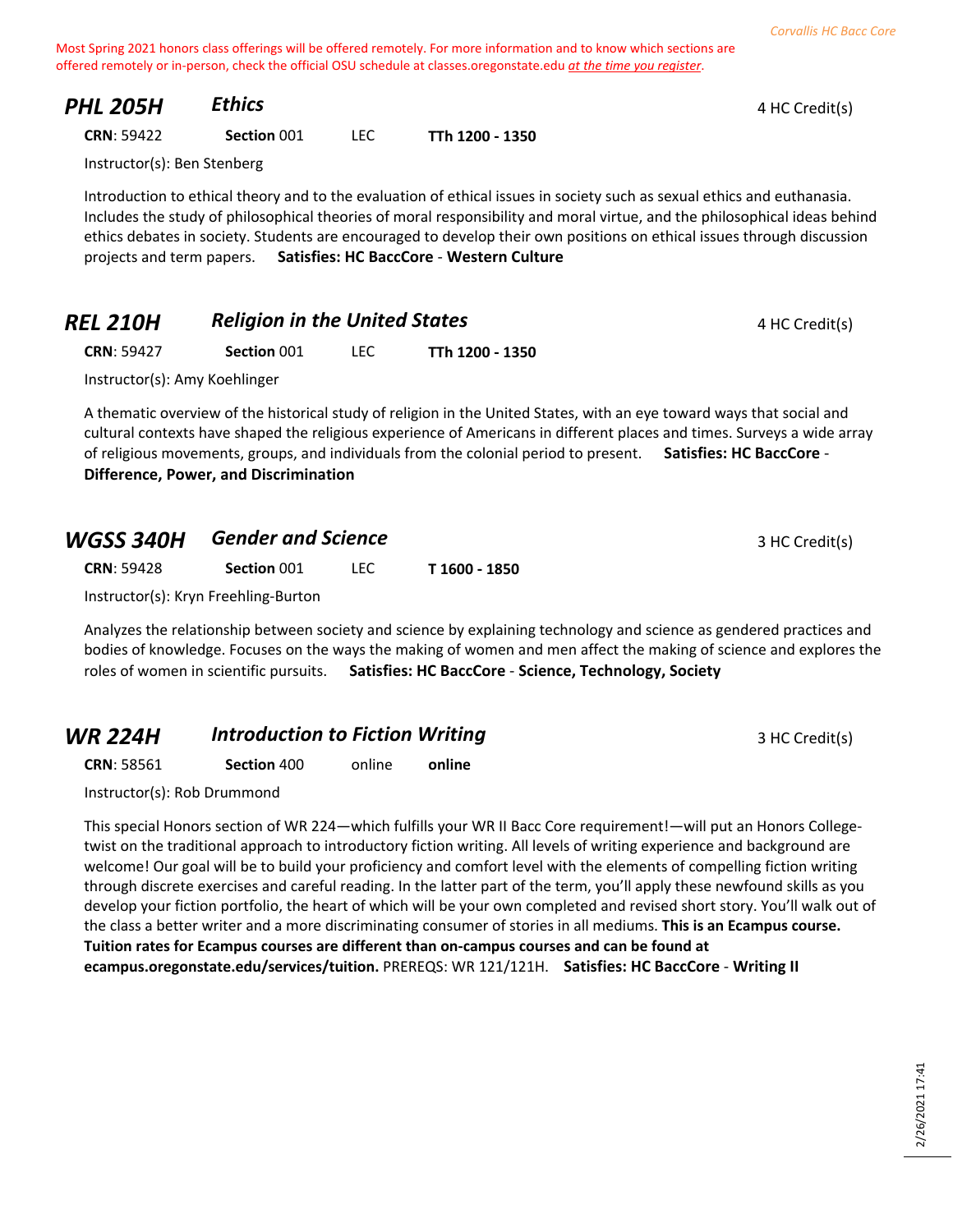## *WR 327H Technical Writing* **3 HC Credit(s)** 3 HC Credit(s)

**CRN**: 59429 **Section** 001 LEC **TTh 1400 - 1520**

Instructor(s): Emily Elbom

Technical Writing (WR 327H) will prepare you to produce instructive, informative, and persuasive documents aimed at well-defined and achievable outcomes. Technical documents are precise, concise, logically organized, and based on factual information. The purpose and target audience of each document determines the style that an author chooses, including document layout, vocabulary, sentence and paragraph structure, and visuals. To this end, this course will teach processes for analyzing writing contexts and producing effective, clean, and reader-centered documents in an efficient manner. You can expect to gather, read, and present the technical content of your field to various audiences in attractive, error-free copy, as well as to learn strategies for presenting that content orally. PREREQS: WR 121/121H. RESTRICTIONS: Minimum of sophomore standing required. **Satisfies: HC BaccCore** - **Writing II**

## **WR 362H •• Science Writing 3 HC Credit(s)**

**CRN**: 59430 **Section** 001 LEC **TTh 1000 - 1120**

Instructor(s): Ehren Pflugfelder

Students learn and practice the conventions for writing scientific material for a variety of audiences. Involves writing and research assignments, multimedia presentations, lecture, and in-class and online activities. PREREQS: WR 121/121H. **Satisfies: HC BaccCore** - **Writing II**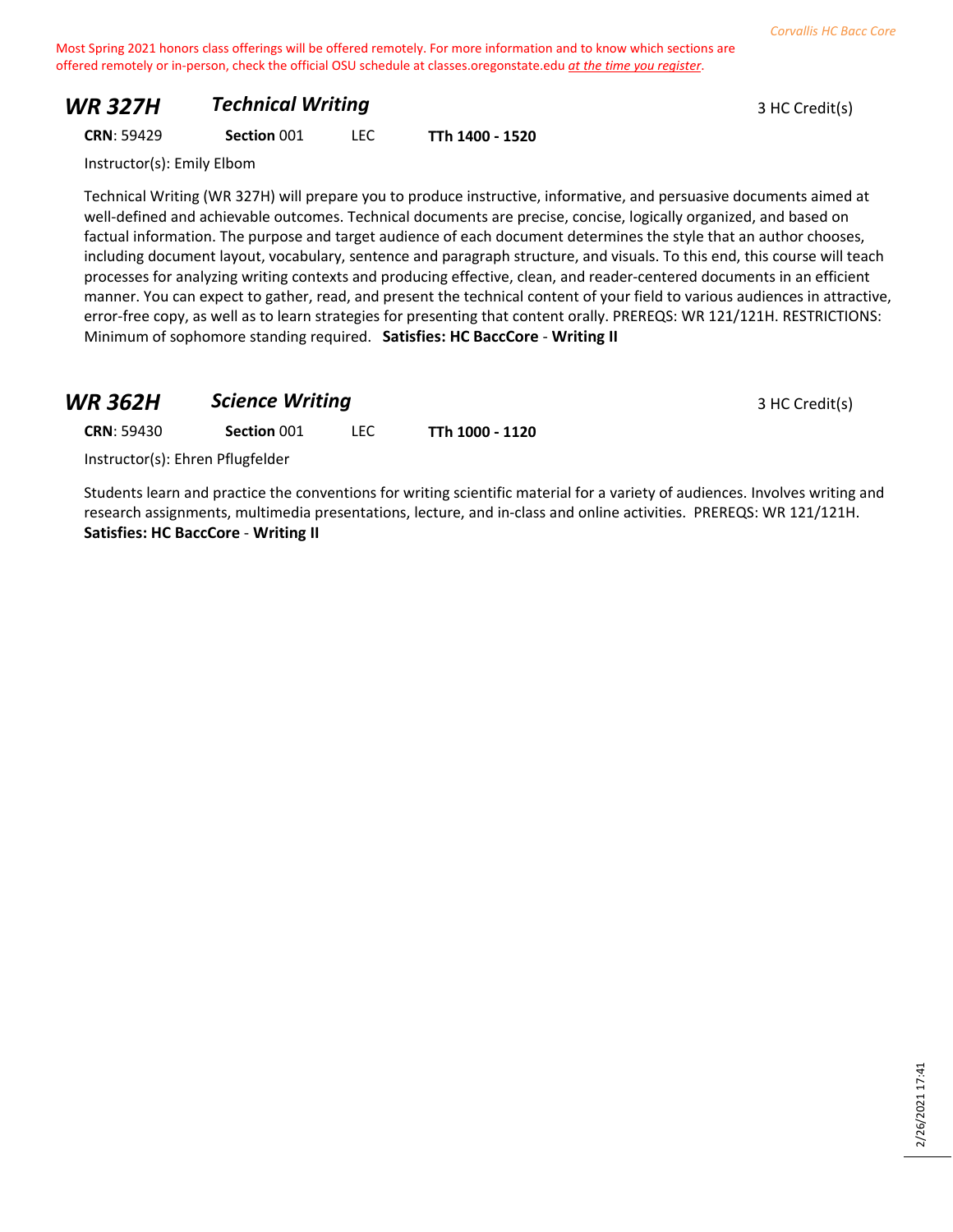## **Spring 2021 Corvallis HC Colloquia**

## **BB 407H Protein Portraits Protein Portraits** 2 HC Credit(s)

**CRN**: 57675 **Section** 001 SEM **TTh 1100 - 1150**

Instructor(s): Phil McFadden

Protein Portraits is the Oregon State University Honors College course that adds paint brushes, modeling clay and computer graphics to the toolkit for studying protein molecules. We build protein molecules as we imagine them, depicting them as reflections of not only experimental science but of our living experience in the world. Each student will choose a protein molecule as a subject for artistic portrayal. A highly interactive classroom is expected as our personalized artistic projects advance toward completion during our ten weeks together. At the end of the term we will choose how to share our works with the public, possibly in a show that will display our works In LINC during finals week. To get a feel of the class (and to look at course activities in past terms), check out the course blog at

http://blogs.oregonstate.edu/psquared/. Or just search for Protein Portraits and you'll find the course quite easily. Many lasting friendships have been made in Protein Portraits. Hope to see you one of these terms! **Satisfies: HC Colloquia**

## *ENGR 299H • From Lab to Industry: Electrochemical Energy Systems* **1 HC Credit(s)**

**CRN**: 59387 **Section** 001 SEM **T 900 - 950**

Instructor(s): Zhenxing Feng

This course emphasizes the experiential learning on how lab-scale research for electrochemical energy systems can be transferred to everyday products. These electrochemical energy systems include capacitors/super capacitors, batteries, fuel cells, electrolyzers, and photoelectrochemical devices. The everyday products refer to portable electronics, stationary storage systems, electric vehicles, water splitting for hydrogen generation, and so on. At the beginning of the course, brief fundamentals of electrochemistry and related concepts will be introduced via lectures. Then this course will be presented in form of virtual lab demos, seminars, class discussions and presentation, and group design. **Satisfies: HC Colloquia**

## *HC 299* **Building Hope: International Service Learning - Team** 1 HC Credit(s)

**CRN**: 53887 **Section** 002 SEM **Th 1400 - 1450**

Instructor(s): Dave Kovac

You have the interest, energy, and motivation to make a difference in the world, to experience a culture while giving back to the community. Where do you go? How do you get there? What do you do to ensure that you're doing good, performing a much-needed service? The Building Hope colloquia will help you prepare for any number of international service experiences — whether it be a mission trip, a more engaging study abroad experience, or a community volunteer activity. Explore the complexities of international service from a variety of perspectives and learn how to balance your good intentions with cultural considerations and community–identified needs.

The Building Hope program is a series of fall, winter, and spring term Honors colloquia, with a different emphasis each term (you don't need to take all three, nor do you need to take them in sequence). In spring, the focus is on team (enhancing interpersonal and team skills through the concept of contributorship).

Discover your passions, internationalize your OSU experience, and make meaningful contributions to building a better world. **Satisfies: HC Colloquia**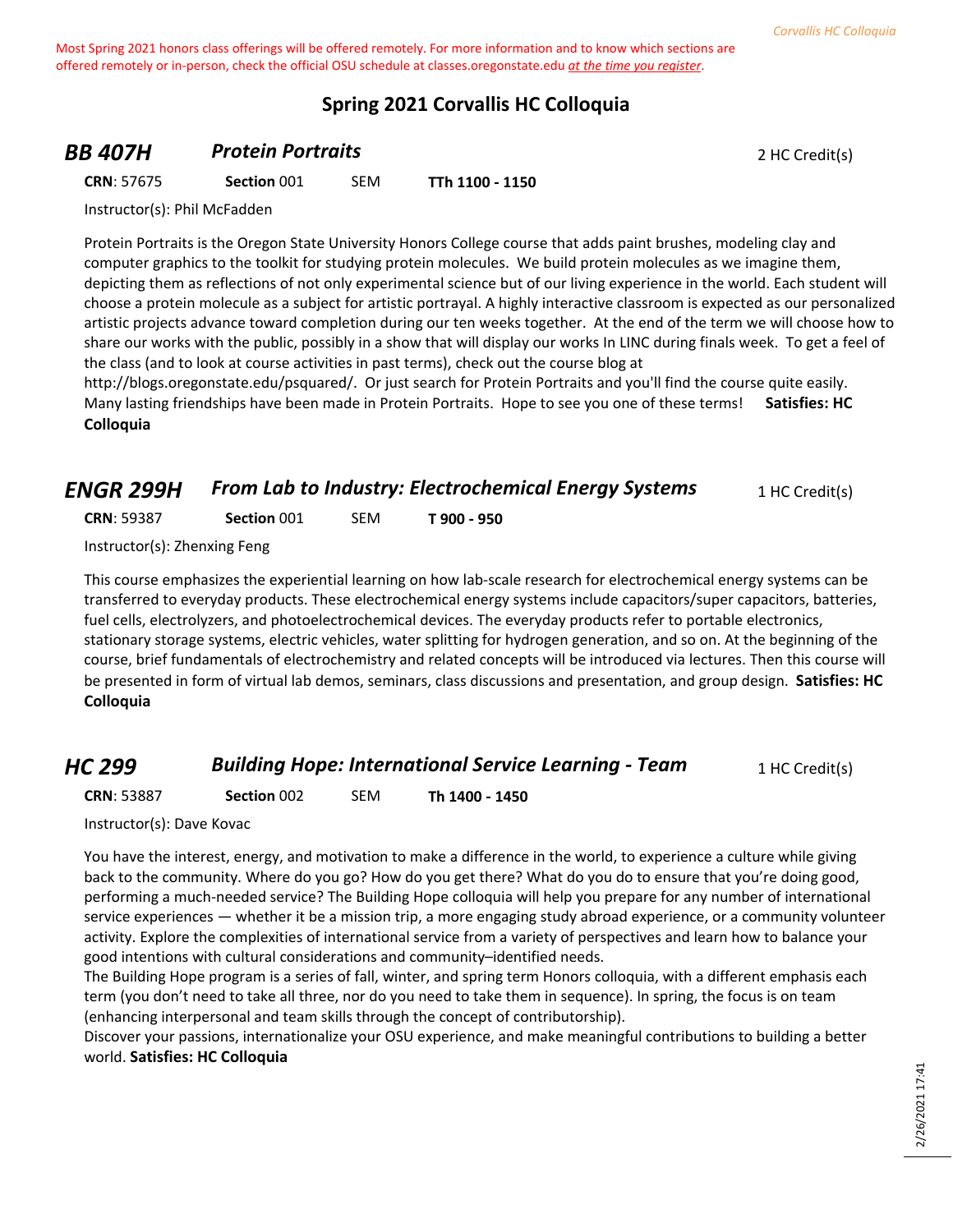## *HC 407* **Writing About Film 1 HC Credit(s) 1 HC Credit(s)**

#### **CRN**: 51046 **Section** 001 SEM **F 1400 - 1450**

Instructor(s): Eric Hill

This class will explore how we experience film before, during, and after the fact. We often bring expectations to the films we see based on what we have heard from others, as a result of advertising (posters, previews, etc.), or in reaction to the film's subject matter. Many films must overcome these expectations, while others rely on public expectations as a way of drawing an audience into the theater. When we watch a film, much of what we experience can be contextualized by expectations (some become shattered, some are met, some get reworked), environment (going to a theater versus renting DVD), and our frame of mind at the time (consider a film you saw years ago that you experience anew). This is not a film theory class (although we will use some theory) as much as it is an opportunity to examine and discuss how and why we respond to film in certain ways. **Graded: P/N. Satisfies: HC Colloquia**

## **HC 407 STEM Outreach as Service Learning Property 2 HC Credit(s)**

**CRN**: 53614 **Section** 002 SEM **Th 1800 - 1950**

Instructor(s): Skip Rochefort & Margaret Haak

This colloquium will focus on doing. Students will learn about the delivery of STEM content in typical outreach environments. As students will be learning by doing, a course requirement is participating in five K-12 Outreach events. These 10 hours of outreach participation (approximately every other week) will be part of the course time requirements. Examples of such service learning opportunities are: Family Science and Engineering Nights, SEA Day at Knights game, and school campus visits. Students will also work in groups to develop an outreach activity that can be used at events such as Family Science & Engineering Nights. **Satisfies: HC Colloquia**

| <b>HC 407</b>     | A Recovery Plan for a Sick Society |            |                | 2 HC Credit(s) |
|-------------------|------------------------------------|------------|----------------|----------------|
| <b>CRN: 57678</b> | <b>Section 003</b>                 | <b>SEM</b> | Th 1200 - 1350 |                |
|                   |                                    |            |                |                |

Instructor(s): Richard Clinton

Business as usual isn't working -- consumerism, the "distractions industry", and never-ending growth haven't made us happier. Neither have our compulsion for personal advancement and our tepid concern for the common good. The individual, social, and environmental costs of this cultural crisis are becoming intolerable. Our seminar will be structured around readings from *Enough Is Enough: Building A Sustainable Economy In A World Of Finite Resources*. A 2-page "critical reaction" paper on the week's reading will prepare you for class discussions and provide me with opportunities to offer suggestions for improved writing. In essence, we will be confronting head-on the unsustainable way of life of the modern era and examining some well-conceived alternatives. **Graded: P/N. Satisfies: HC Colloquia**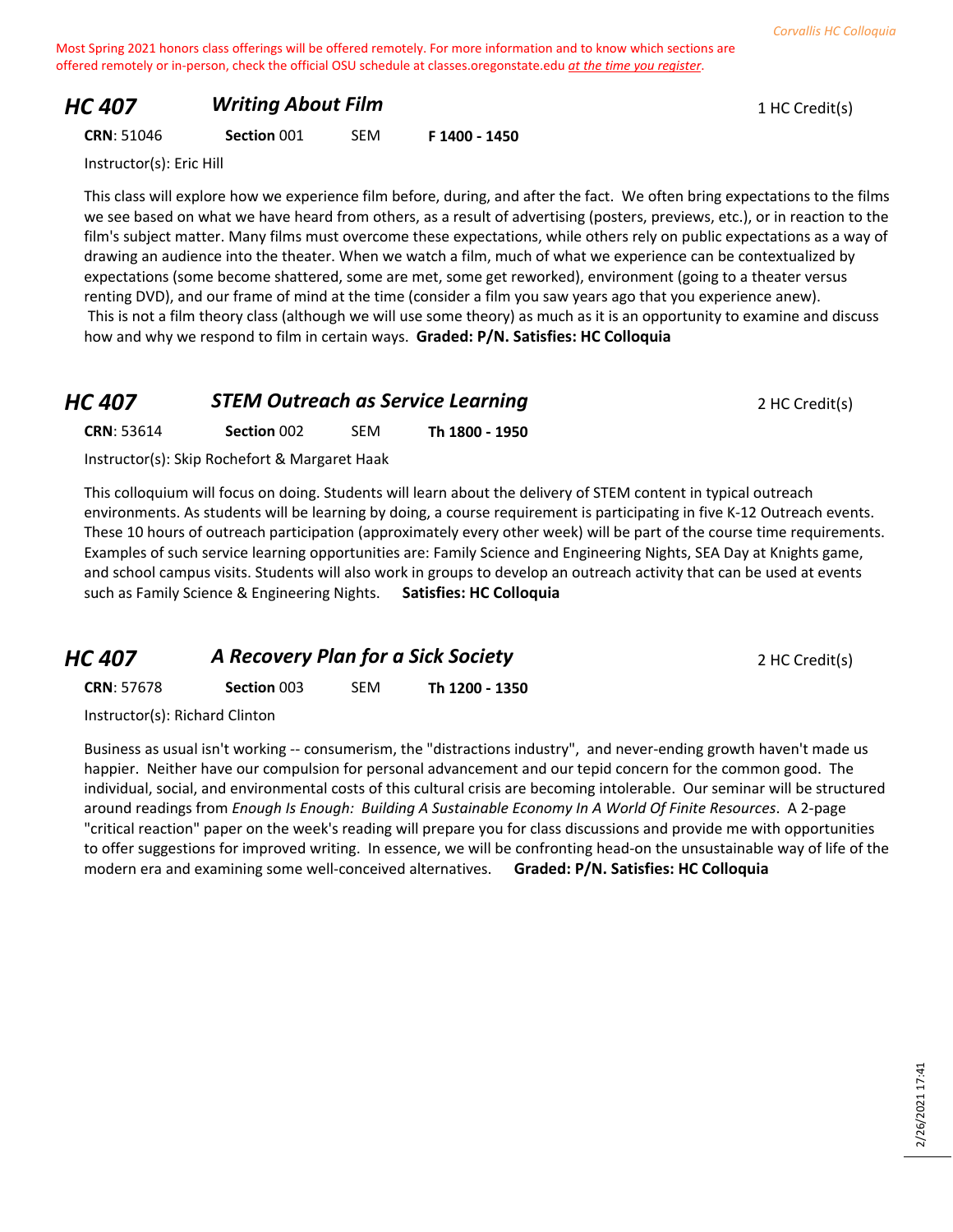## *HC 407* **Plastics for Poets 2 HC Credit(s)**

**CRN**: 53234 **Section** 004 SEM **Th 1600 - 1750**

Instructor(s): Skip Rochefort

In one of the most memorable scenes from the 1967 movie classic "The Graduate", Ben (Dustin Hoffman) is given an invaluable piece of advice by Mr. McGuire, one of his father's oldest business friends:

Mr. McG: Ben, come with me for a minute. I want to talk to you. I just want to say one word to you. Just one word. Ben: Yes sir

Mr. McG: Are you listening?

Ben: Yes, I am sir.

Mr. McG: PLASTICS!

Ben: Exactly how do you mean?

Mr. McG: There's a great future in PLASTICS. Think about it. Will you think about it? Ben: Yes, I will sir.

And indeed they were the future and still are a major part of the present (because they don't break down and will never go away!). This colloquium will expose students to their reliance on plastics in every aspect of their daily lives -- from soft drinks, shampoos, and baby diapers to automobiles. The material will be presented in such a way that it is accessible to students from all majors. There are no pre-requisites for the course -- other than a genuine interest in learning how and why many of the items we encounter each day are made. After some introductory overview material, the course direction will be determined in large part by the interests of the participants.

There will be a series of demonstrations and experiments on making plastics and other gel materials; measuring the properties of plastics; plastics recycling; paper vs. plastic; plastics in food; and the best part of all -- plastic toys! Each student will be given their very own example of what has been called by some educators (yours truly included) "...the most educational toy ever invented". **Satisfies: HC Colloquia**

## **HC 407 Analyzing Humor** *Analyzing Humor PHC ADI ANALYZING**2 HC Credit(s)*

| <b>CRN: 55890</b> | Section 006 | <b>SEM</b> | M 1400 - 1550 |
|-------------------|-------------|------------|---------------|
|                   |             |            |               |

Instructor(s): Eric Hill

The writer E.B. White once said, "Humor can be dissected as a frog can, but the thing dies in the process and the innards are discouraging to any but the pure scientific mind." We'll be killing a lot of frogs in this course, examining many types of humor -- including satire (Horatian versus Juvenalian), burlesque, parody, irony, gallows, anti-humor, and more. Students will write analyses and present examples of humor in class, but they will also present their own attempts at writing humor. Students will learn about the various theories of humor, the history and development of different types of humor, and how to use the tools of analysis to examine the various mechanisms of humor. **Graded: P/N. Satisfies: HC Colloquia**

*HC 407* **Principles of Comparative Planetology 2 HC Credit(s)** 

**CRN**: 53602 **Section** 007 SEM **TTh 1000 - 1050**

Instructor(s): Randall Milstein

Planetology - often referred to as planetary science - is an interdisciplinary field combining planetary astronomy with geology, geophysics, geochemistry, geomorphology, atmospheric sciences, oceanography, hydrology, glaciology, and astrobiology with intent to describe and suggest physical conditions and processes on other celestial bodies including planets, dwarf planets, moons, and asteroids. HC 407 Principles of Comparative Planetology provides students with an introduction to the fundamental scientific principles of comparative planetology with particular attention to how we know what we know about other celestial bodies and the state of current technologies used to gather Solar System data. **Graded: P/N. Satisfies: HC Colloquia**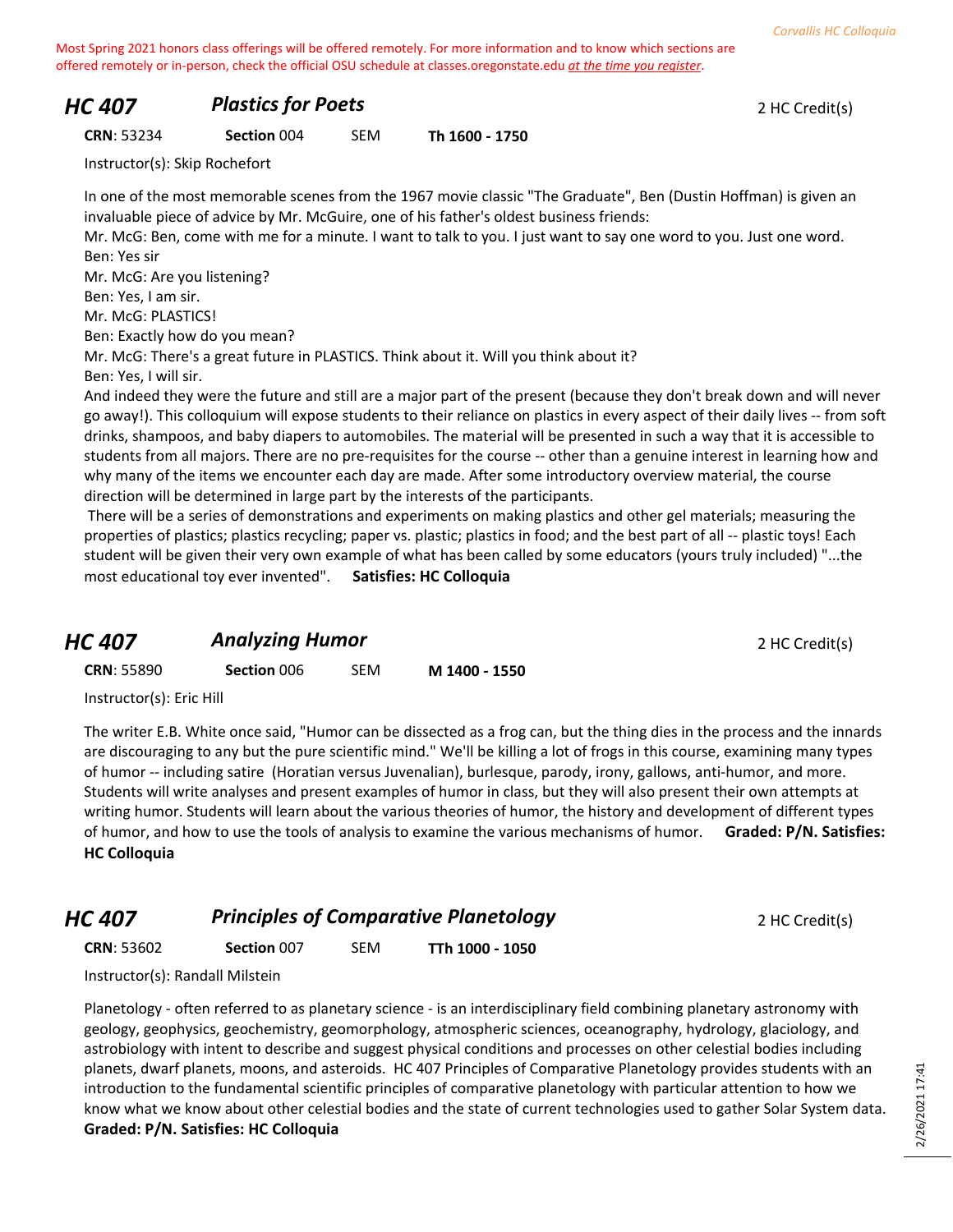## *HC 407 What Is Creativity?* 2 HC Credit(s)

#### **CRN**: 59391 **Section** 008 SEM **W 1400 - 1550**

Instructor(s): Jeremy Townley

When we think about creativity, most of us privilege art: painting, sculpture, literature, and film. If we think a little harder, we might include dance, opera, photography, symphonic music, and theater, among other highbrow art forms. Yet why do we usually confine notions of creativity to the fine arts? Don't popular art (graphic novels, Hollywood movies, pop music, public graffiti-murals), not to mention other domains (architecture, computer science, engineering, math, physics), demand similar types of creativity? Is it possible to generalize patterns of thought and/or behavior from one creative endeavor to another? We will explore these and other questions through readings and films by creative practitioners and scholars, short written reflections, small-group and class discussions, informal presentations, a short synthesis essay, and a final creative project. **Graded: P/N. Satisfies: HC Colloquia**

## *HC 407 Biomimicry: Wisdom and Inspiration From Nature to Solve Human Challenges* **1** HC Credit(s)

**CRN**: 57679 **Section** 009 SEM **T 900 - 950**

Instructor(s): Shanna Ruyle

Design like nature. Learn how to use a biomimicry design framework to solve a design challenge. You will find your challenge and apply the framework and principles of nature to solve it in a way nature might. Expect to learn how in class when we meet, and also get outside to let nature inspire you. Each week will build upon the next and by the end of class, you'll have had hands-on experience of the full process, with design evidence to prove it (and share!). **Graded: P/N. Satisfies: HC Colloquia**

## *HC 407* **Apply Here: National Awards, Fellowships, and More** 1 HC Credit(s)

**CRN**: 59392 **Section** 010 SEM **F 1000 - 1050**

Instructor(s): LeAnn Adam

This learning community is designed to guide students through the process of identifying nationally competitive fellowships such as Fulbright, Truman, Rhodes, and Marshall and preparing to apply. Topics covered include risk taking in competitive scenarios and historical legacies of national awards, as well as how to obtain strong letters of recommendation, engage in self-reflection regarding short and long- term goals, write compelling research proposals and personal statements, and develop strong interviewing skills. Students will work collaboratively, regularly sharing samples of their work for feedback and documenting lessons learned in an online journal. At the completion of the colloquium, students will produce either a full sample application package or an application for an actual scholarship. Though the focus is fellowships, the skills gained in this class also apply more broadly to other scholarships, graduate school applications, and job searches. **Graded: P/N. Satisfies: HC Colloquia**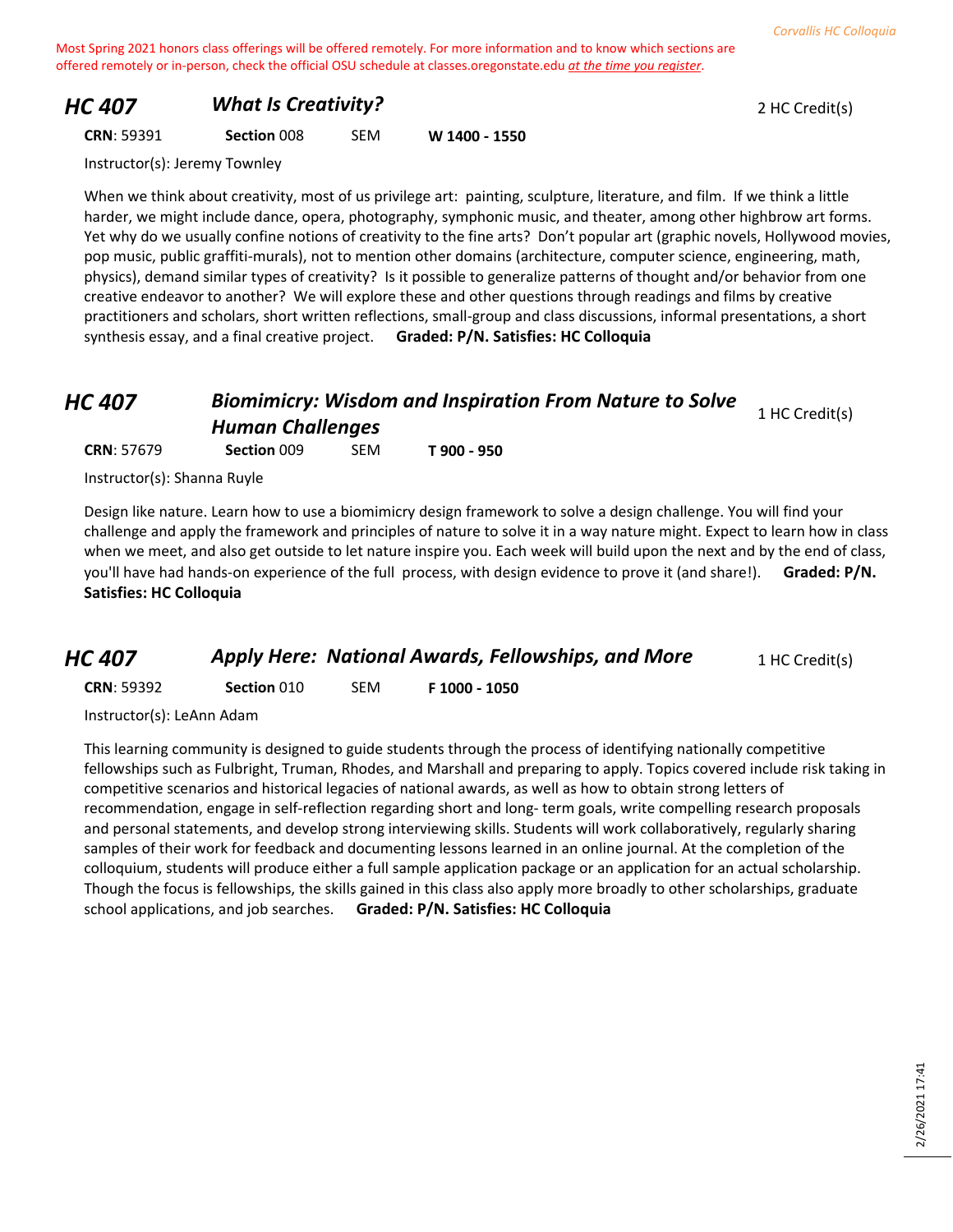| 1 HC Credit(s) |
|----------------|
|                |

**CRN**: 55230 **Section** 011 SEM **Th 1000 - 1150**

**Meets weeks 2, 4, 6, 8, and 10 only**

Instructor(s): Viktor Bovbjerg

The confluence of ecology and human health is key to sustainability—to the continued presence of people on the earth. We will explore population, community, and individual health through the lens of ecology, how humans interact with other organisms and their environments. The course will be a mix of field work and discussion. Field work will consist of visiting natural and human-altered/built environments, to assess their potential relationships to human health. These trips will form the basis for discussion, to illustrate the deeper relationships of humans and human health to the living and physical environment. **Meets weeks 2, 4, 6, 8, and 10 only. Graded: P/N. Satisfies: HC Colloquia**

## *HC 407 From Zombies to Preppers: America's Obsession with*

| 5 TU/             |             |            |                |                |  |  |
|-------------------|-------------|------------|----------------|----------------|--|--|
|                   | Apocalypse  |            |                | 2 HC Credit(s) |  |  |
| <b>CRN: 54656</b> | Section 012 | <b>SEM</b> | Th 1000 - 1150 |                |  |  |

Instructor(s): Robert Drummond

To judge from the ongoing glut of movies and books set in a post-apocalyptic world, America is addicted to the fantasy of doomsday--and that was before the planet entered a very real global pandemic. How will the pandemic change our addiction to apocalypse-as-entertainment--if at all? Will movies, books, video games, and streaming series still be fun? We'll hold that as a guiding question as we explore America's appetite for an apocalypse, considering where this yearning comes from and seeking to understand why it's eternally compelling. We'll also look at how it's spilling over to reality in the form of "prepping." If you can think of a catastrophic global event capable of wiping out most of the world's human population, then there are people preparing (prepping) to survive it. When these preppers talk and plan for the loss of governmental and societal structure, are they fretting or fantasizing? In other words, are they harmless people with a hobby, or is there something more disturbing behind their growing numbers? And are they all that different from those of us who simply enjoy watching our favorite celebrities fight teeming swarms of zombies on the big screen? This course will involve a variety of readings and films as we seek to get to the bottom of this issue. **Graded: P/N. Satisfies: HC Colloquia**

*HC 407 Climate Change and Its Challenges: Responding with Resilience in Community* **CRN**: 59406 **Section** 013 SEM **Th 800 - 950**

2 HC Credit(s)

Instructor(s): Ken Winograd

How much do you think about climate change? Are you curious and/or concerned? If you would like to examine the perils and opportunities of climate change for you personally, this class offers an opportunity to reflect and learn about what scientists and theologians say is the greatest challenge for humankind, ever. Your personal response to climate change will be the point of departure in learning the ways that people, groups and societies are coping, adapting and even thriving with the challenges ahead. A portion of the class consists of an interactive workshop that 'equips us to with tools to face the mess we're in and play our role in the collective transition…to a life-sustaining society.' You will be challenged to rethink your role as citizen 'in community' in a world reshaped by the changing climate. Other related topics we will address include environmental justice, peace literacy, the nature-human relationship, and social activism. Learning activities will include readings, discussion, readings, and group reflections. **Graded: P/N. Satisfies: HC Colloquia**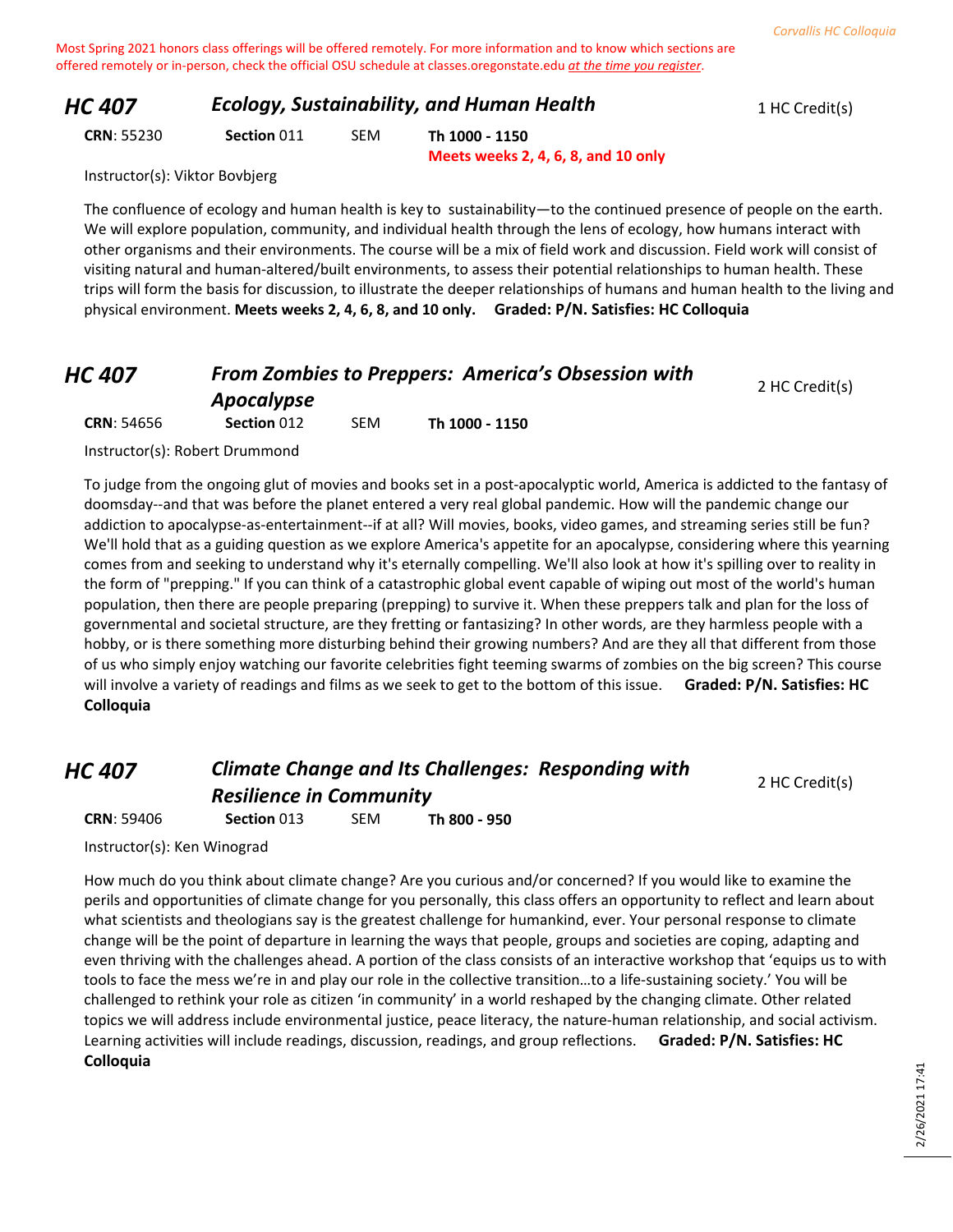## *HC 407* **Leadership and Positive Psychology 2 HC Credit(s)**

**CRN**: 55889 **Section** 014 SEM **M 1000 - 1150**

Instructor(s): Don Johnson

This is why we are here. It makes sense to assume that people who possess a strong sense of personal wellbeing, and a perspective of optimism, are likely to create/support leadership solutions that have lasting effectiveness and support the wellbeing of others.

Leadership is the creation of a solution to "something." The solution could focus on anything from leading the development of a community event to addressing health care in third world countries.

Positive psychology is "the scientific study of what makes life most worth living, using a perspective of optimism and wellbeing as expressed in the PERMA Theory developed by Marty Seligman at the University of Pennsylvania. We will study the PERMA Theory and use its elements as a foundation for creating leadership solutions in a series of actual Case Studies. Your work is about thinking and thinking creatively. You will have one homework assignment, which is a research paper due at the beginning of finals week. **Graded: P/N. Satisfies: HC Colloquia**

# **HC 407 Exploring Art Through Creative Writing Property 2 HC Credit(s)**

**CRN**: 59407 **Section** 016 SEM **F 1600 - 1750**

Instructor(s): Jeff Fearnside

Utilizing original artwork as examples, students will produce their own original pieces of writing (either poetry or prose) that responds to the art in some significant way. Involves reading assignments, formal writing assignments involving research, roundtable (virtual) discussions, online activities, and student-led interactions with visiting artists and writers. Exploring art through creative writing, also known as ekphrastic writing, is simply writing about art—not criticism but rather creative writing that attempts to evoke the original artwork in some way. The subject can be a painting, photograph, sculpture, ceramic bowl, tapestry, video installation—anything from the world of art. There's a long tradition of writing responding to visual art. This class aims to take advantage of seeing the artworks, with the benefit of the artists or other professionals in the field to offer their own behind-the-scenes takes. Advanced knowledge of art is not needed for this class! All that is needed is an interest in exploring art through writing. The necessary background and history of the art we will explore will be provided. **Graded: P/N. Satisfies: HC Colloquia**

## *HC 407* **A World of Color: The Science and Engineering of Color** 2 HC Credit(s)

**CRN**: 59408 **Section** 017 SEM **W 1200 - 1350**

Instructor(s): David Cann

Our world is surrounded by color and this colloquium class will explore the physics, chemistry and engineering of color. Using examples all around us, we'll discuss the physical mechanisms that create our perception of color. We'll examine examples of color in the natural world, including the blue sky, green grass, red blood, and colorful butterfly wings. We'll also look at how and why color is used in technology and art, from shiny gold coins to road surface markings to display technologies to pigments and dyes. The objective of the course is to see color through the prism of the underlying science to better appreciate how it is perceived. **Graded: P/N. Satisfies: HC Colloquia**

2/26/2021 17:41 2/26/2021 17:41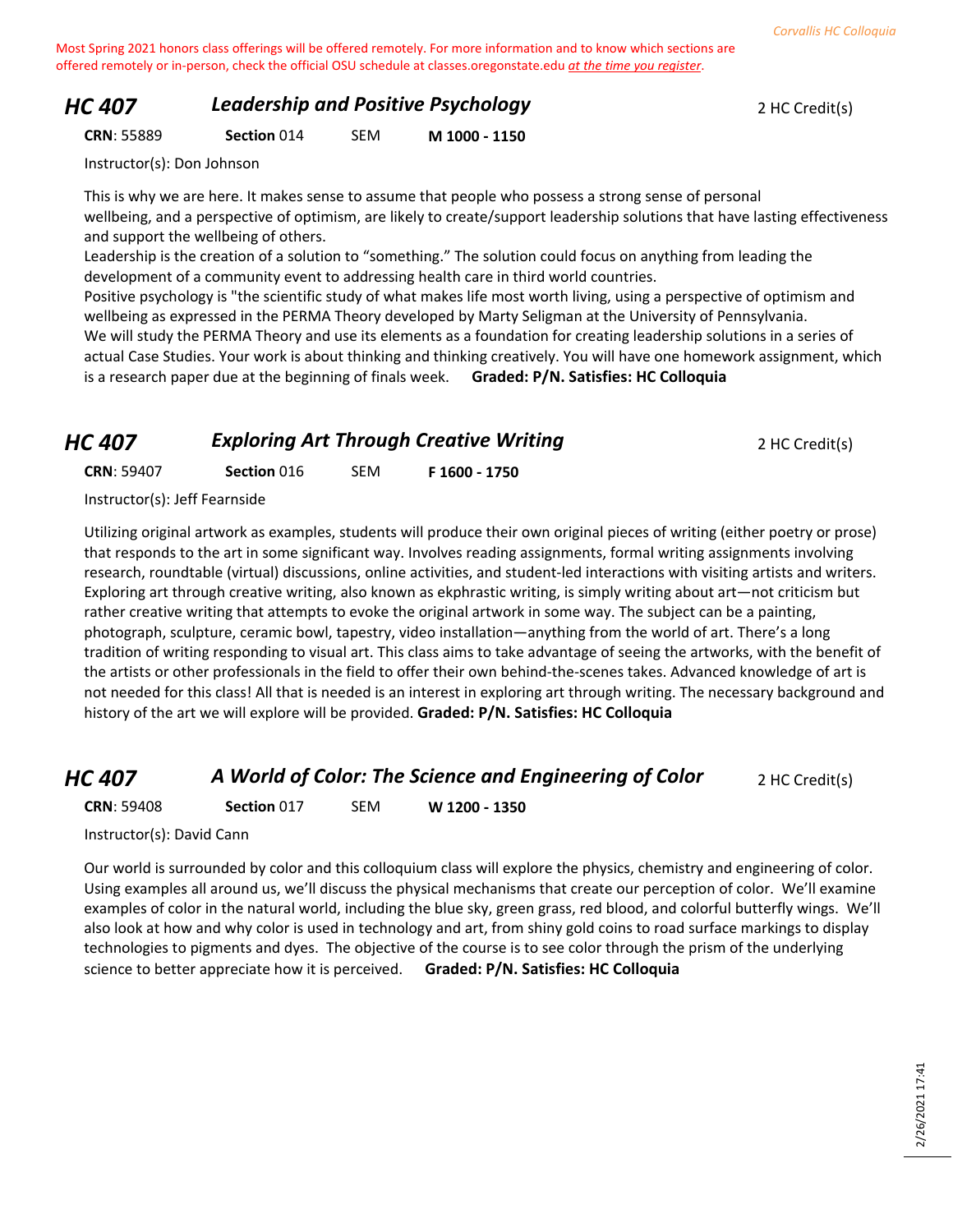## *HC 407* **Toy-Based Technology for Children with Disabilities** 2 HC Credit(s)

**CRN**: 55231 **Section** 018 SEM **T 1400 - 1550**

Instructor(s): Sam Logan

This is a 'hands-on' and 'brains-on' course where students will gain skills and knowledge through real-world experience and the reading and discussion of current scientific research related to core course topics. This experience will be driven through engagement with the Go Baby Go (GBG) program. GBG is a community-based outreach program that works with families, clinicians and industry to provide modified ride-on toy cars to children with disabilities to use for fun, function, and exploration. http://health.oregonstate.edu/gobabygo. Students will gain the necessary technical skills such as cutting PVC pipe and basic wiring. The technical skills and scientific research will be open and accessible to all students, regardless of previous background or experience. \$25 course fee. **Satisfies: HC Colloquia**

## **HC 407 John Steinbeck's Pacific 1 HC Credit(s) 1 HC Credit(s)**

**CRN**: 56026 **Section** 020 SEM **T 1100 - 1150**

Instructor(s): Holly Campbell

Throughout this course, we will examine The Log from the Sea of Cortez, the book chronicling the voyage of John Steinbeck and Ed Ricketts to collect marine fauna in the Gulf of California. The course will employ interdisciplinary lectures, discussions, group and individual research, guest lectures and film to explore the work's rich context in terms of coastal marine science and investigation, politics (U.S. and natural resource), history and natural history, friendship, philosophy, ethics, and navigation. The class will culminate in a discussion of the literal and figurative meanings of terms such as expedition, voyage, and discovery, their relevance to contemporary society, and how we may interpret these terms within our lives both as individuals and communities confronted with a changing environment. **Graded: P/N. Satisfies: HC Colloquia**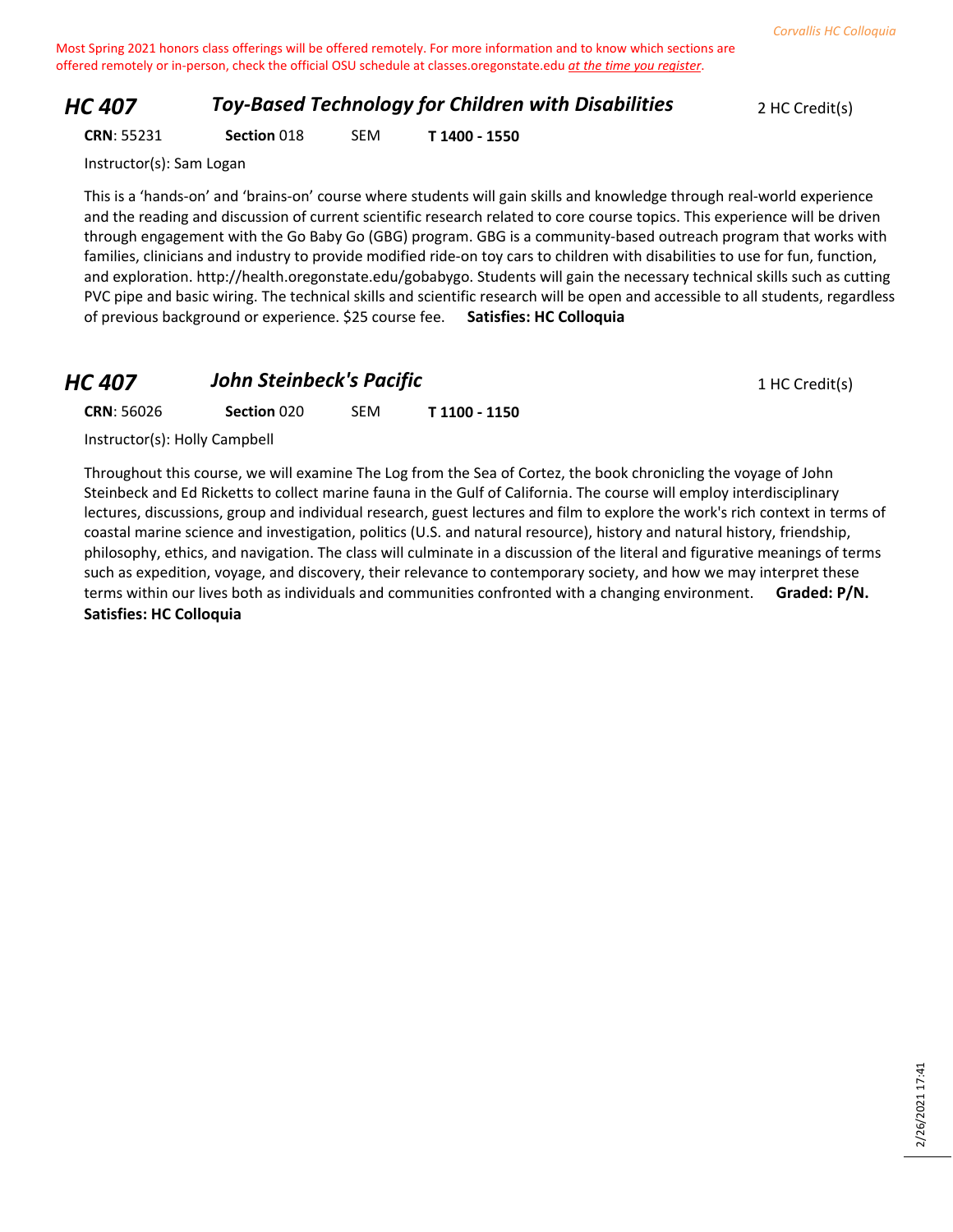#### *HC 407 Imaging the Universe* **1 HC Credit(s) 1 HC Credit(s)**

**CRN**: 57682 **Section** 022 SEM **Th 1700 - 1750**

Instructor(s): Tom Carrico

The universe is far more than what our eyes can see. With the help of remote access software, students will be able to view and image the night sky. Students will learn various methods of image processing that will help tease out all available information. From there, the course will look at many of the resources available that will reveal more of the spectrum of the universe, including radio telescopes, orbiting observatories, and other novel techniques. There will be opportunities to experience a star party (remotely) with a wide range of telescopes, and spend many evenings photographing the universe using cameras they can connect to and control from their home. **Graded: P/N. Satisfies: HC Colloquia**

## **HC 407 Human Technological Enhancement** 2 HC Credit(s)

**CRN**: 59411 **Section** 023 SEM **M 1400 - 1550**

Instructor(s): Stuart Sarbacker

This course is an exploration of technological enhancements that are transforming humanity and the philosophical and religious implications of their use. We will focus especially on questions regarding human augmentation or "human engineering" in which technology is utilized to restore or to enhance human physical and cognitive capacities. Through reading and discussion and participation in experiments in technology-driven contemplative practices, we will explore the promises and challenges that emerging technologies pose for contemporary society. We will begin the course by reflecting on the relationships between religion, philosophy, science, and technology, including the ways in which theories of the Social Construction of Technology (SCOT) and Science, Technology, and Society (STS) link science and society. From that foundation, we will turn to examine a number of examples of human enhancement, including the use of prosthetic limbs, sensory apparatuses, and medical enhancement, cybernetics, virtual and augmented reality, nootropics and psychedelics, and life-extension technologies. Throughout the course, we will explore the quasi-religious movement of Transhumanism, in which technological enhancement is viewed as a moral or evolutionary imperative, and its enthusiastic adherents, including "biohackers." We will discuss the complex religious, social, and ethical issues at stake with respect to human augmentation, with special attention to the ways in which such technologies have transformed, and will continue to transform, civilization as we know it. **Satisfies: HC Colloquia**

## **HC 407 Philosophy of Happiness** 2 HC Credit(s)

**CRN**: 57685 **Section** 024 SEM **TTh 1000 - 1150**

**Meets weeks 1-5 only**

Instructor(s): Marta Kunecka

We all have a desire to be happy. Is human need for happiness causing us to suffer while looking for an unobtainable illusion or is this desire substantial and necessary to live a fulfilled life? What is it that we are looking for ? What, in fact, is happiness—can it even sustain a definition?

In this course students will immerse themselves in the wisdom of some of the greatest philosophers, and search for answers which can become guidelines for life. By closely examining the thought of a few chosen Western and Eastern thinkers as well as analysis of studies emerging from the field of positive psychology, students will explore and brainstorm different ideas of happiness in order to find its essence. The course will be based on analysis of the texts and vibrant class discussions. It will also allow students to get involved in the experiential learning process by asking to immerse themselves in the creative processes which will include introspection and mapping their state of happiness throughout the course as well as getting involved in practical activities that enhance their own state of mind such as gratitude, compassion etc. **Meets weeks 1-5 only. Graded: P/N. Satisfies: HC Colloquia**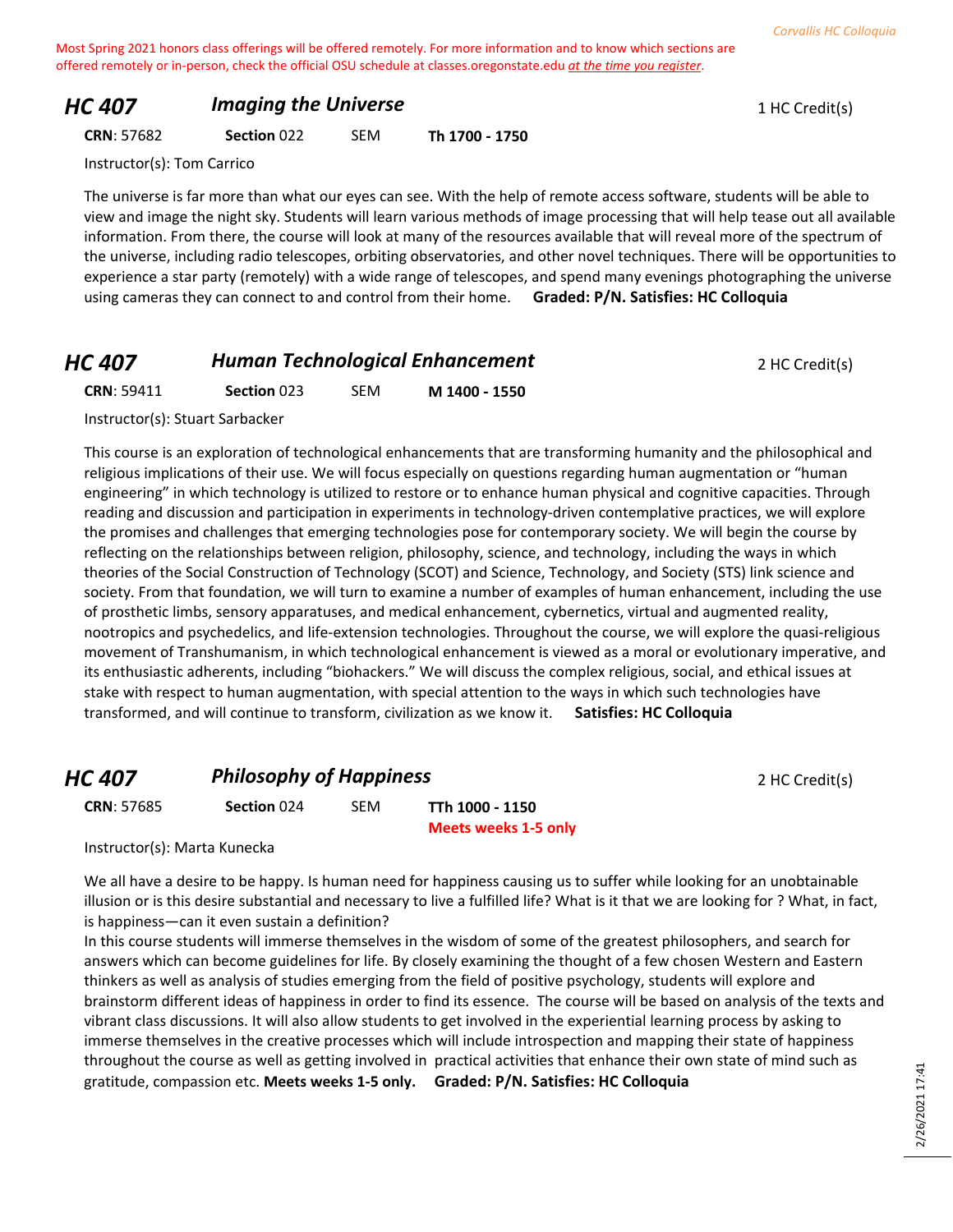## *HC 407* **Science, Ethics and Star Trek** 1 HC Credit(s)

#### **CRN**: 56660 **Section** 025 SEM **Th 1400 - 1450**

Instructor(s): Diana Rohlman

"What you're doing isn't self-defense. It's the exploitation of another species for your own benefit. My people decided a long time ago that that was unacceptable, even in the name of scientific progress." Captain Kathryn Janeway, Starfleet. To this day, while we have the ability to clone animals (and therefore humans), the ethical and moral ramifications have tempered many scientific advances. The fictional universe of Star Trek often explores the nexus of advanced technologies and the resultant ethical considerations. This class will use episodes from the Star Trek universe, paired with real-life case studies to delve into the seen and unforeseen consequences of science and medicine. We will go where few have gone before, using Star Trek as a lens to understand the role of ethics in biological and clinical research, and medical ethics. Engage! **Satisfies: HC Colloquia**

#### *HC 407* **The Story of Dogs** 2 HC Credit(s)

**CRN**: 59412 **Section** 026 SEM **T 1400 - 1550**

Instructor(s): Michelle Kutzler

From Chihuahua to Bernese mountain dog and English bulldog, dogs come in such an amazing variety it's hard to believe they belong to the same species. The entire history of dogs and their relationship with humans has become more clear due to high-tech molecular dating methods that can determine evolutionary relationships and chronologies. The dog, Canis familiaris, is a direct descendent of the gray wolf, Canis lupus. DNA analysis suggests that approximately 130,000 years ago, wolves began to transform in both behavior and form into domestic dogs. In this class, we will explore the possible evolutionary causes of this transformation as well as learn about the form and function of several breeds of dogs from breeders. Students will also research additional breeds and present their findings to the class. **Graded: P/N. Satisfies: HC Colloquia**

## *HC 407 What Makes Your Neighborhood Healthy: Investigating Policymaking in Action*

2 HC Credit(s)

**CRN**: 59413 **Section** 027 SEM **W 1600 - 1750**

Instructor(s): Marion Ceraso & Allison Myers

Our health is determined more by our zip code than by our genetic code. But who makes the decisions driving what our neighborhoods, schools and workplaces look like? This course will take students through a journey of exploration of case studies and live, real-world debates, in the places where the decisions that impact their health happen. These decisions can be far-ranging, from a local school district deciding how to reduce exposure to junk-food advertising, to county health departments helping address housing and homelessness, to state legislators working to reduce greenhouse gas emissions or achieve safe storage of firearms, to federal policymakers acting to improve family and medical leave. Students will have the opportunity to virtually attend live policymaking events. These could include but are not limited to a local city council, school board, or county commission meeting, a hearing at the Oregon State Legislature, or a livestreamed hearing of a committee within the US Senate or House of Representatives. **Satisfies: HC Colloquia**

2/26/2021 17:41

2/26/2021 17:41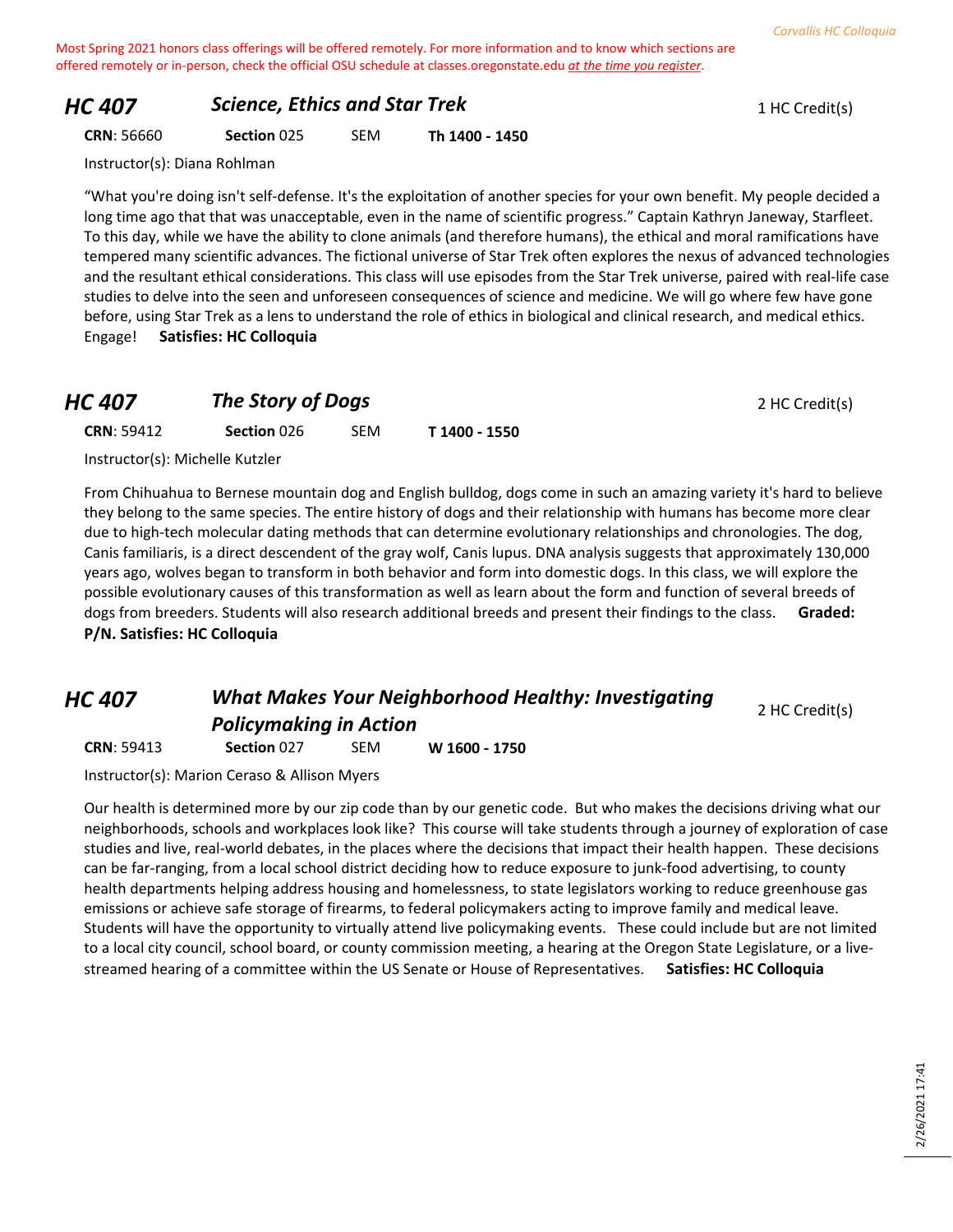# *HC 407 The United States Supreme Court: Exploring, Critically*  **Analyzing, and Demystifying Selected Landmark Cases and** 2 HC Credit(s) *Controversies*

**CRN**: 59414 **Section** 028 SEM **F 1400 - 1550**

Instructor(s): Thomas Scheuermann

This course comprises an introduction to and exploration of the workings and decisions of the U.S. Supreme Court - through focusing on three landmark cases chosen for their impact on U.S. society and social/political discourse, and because of their controversial – and frequently misunderstood – rulings and rationales. Students will engage in basic legal research on and exploration of these cases and related/underlying sources of law and opinion. The class will be encouraged to think deeply and critically about the impact of the rulings in these cases -- through presenting and leading discussions with fellow students on three landmark decisions. Case presentations and class discussions will by design include differing, including opposing, points of view and perspectives. An overall goal of the course is for the students (and the instructor) to achieve a deeper and more nuanced understanding of Supreme Court case law and processes in general, to appreciate the logic and legitimacy of differing perspectives on these cases and issues, and to de-mystify both the process and content of Court rulings. **Graded: P/N. Satisfies: HC Colloquia**

| <b>HC 407</b>                |             | <b>What is a Good Society?</b> |                                       |  |  |
|------------------------------|-------------|--------------------------------|---------------------------------------|--|--|
| <b>CRN: 58117</b>            | Section 029 | SEM                            | T 1200 - 1350<br>Meets weeks 1-5 only |  |  |
| Instructor(s): Tenisha Tevis |             |                                |                                       |  |  |

Incorporating materials from the humanities, social sciences, and education, this course invites students to selfexamination and engaged citizenship. Such grounding will help students develop the agency and flexibility necessary to navigate a rapidly changing political, social, and economic environment. The course will cover topics related to the relationship between athletes and activism, ethics and religion, and explore the role of identity politics in today's society. **Meets weeks 1-5 only. Graded: P/N. Satisfies: HC Colloquia**

| <b>Science, Ethics and Star Trek: Continued</b><br>HC 407 |             |            | 1 HC Credit(s) |  |
|-----------------------------------------------------------|-------------|------------|----------------|--|
| <b>CRN: 59416</b>                                         | Section 031 | <b>SFM</b> | F 1100 - 1150  |  |

Instructor(s): Diana Rohlman

"Some day, my people are going come up with some sort of a doctrine, something that says what we can and can't do out here, should and shouldn't do." Captain Jonathan Archer.

This course continues the conversation we started in Science, Ethics and Star Trek, but you can take this course whether or not you've taken the original course. Scientific advances move at a pace that far exceeds our ability to consider the ethical implications of these advancements. As dual-use technologies continue to grow, these ethical considerations grow as well. We will boldly examine current scientific advances through the lens of Star Trek. This course will focus on emerging ethical dilemmas (examples include genetic engineering, big data, artificial intelligence and more) and use all new episodes. Engage! **Satisfies: HC Colloquia**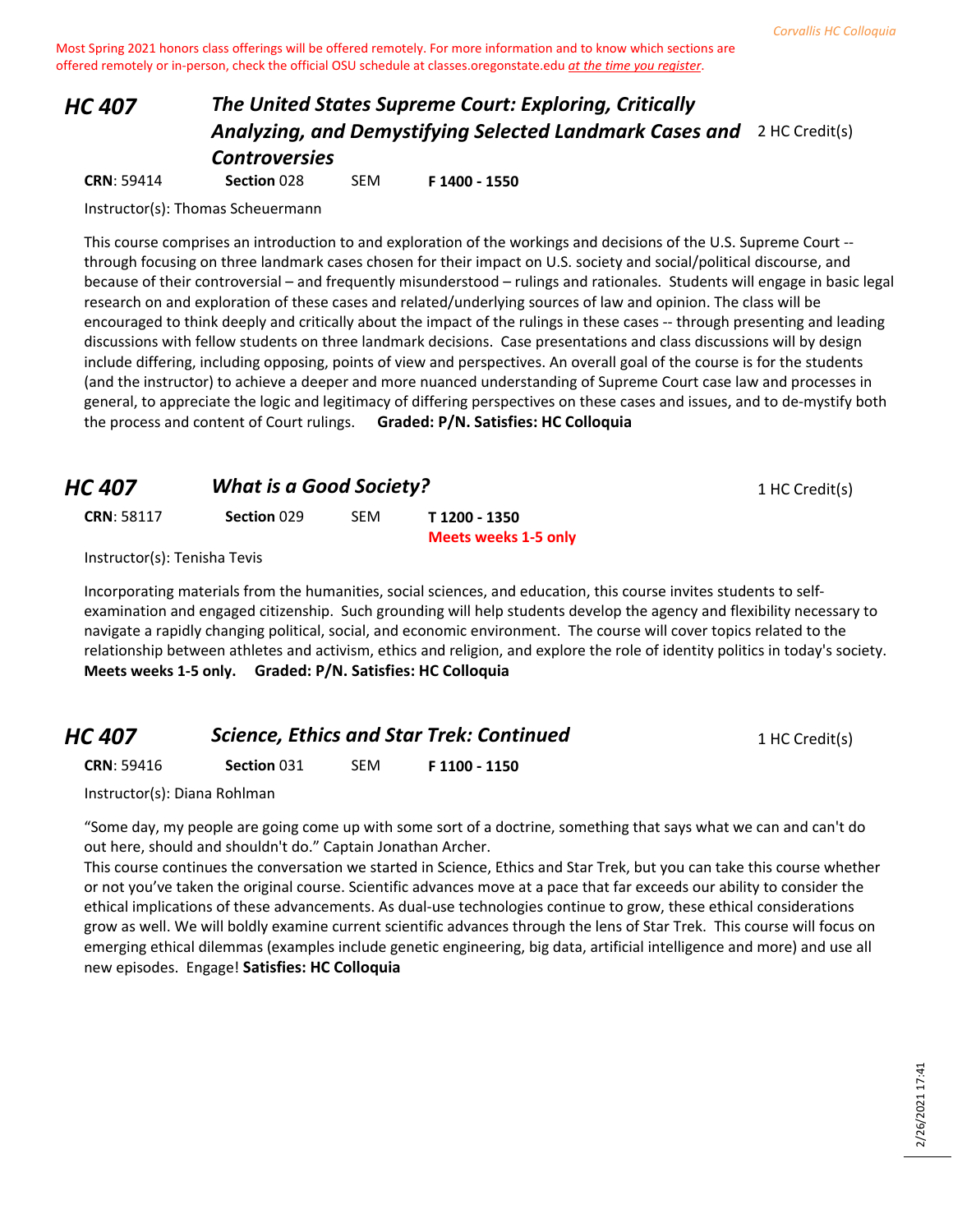## *HC 407* **The Handmaid's Tale 2 HC Credit(s) 2 HC Credit(s)**

**CRN**: 58512 **Section** 033 SEM **MW 900 - 950**

Instructor(s): Eliza Barstow

In this course, you will read Margaret Atwood's novels *The Handmaid's Tale* and *The Testaments*, and you will also watch the first season of the Hulu adaptation of *The Handmaid's Tale*.

Both the novels and the television show force us to ask difficult questions about personal freedom; the responsibilities of national governments; the relationships between men, women, and children; the diverse ways in which religion can be interpreted and put to use in society; and the nature and causes of human happiness. Moreover, the content of these stories require us to take a hard look at United States history (most specifically at the history of slavery and the exploitation of black bodies) and also at our many potential futures as a society.

In this class, your engagement with the material will culminate in the production of a short piece of fiction (or possibly a screen play or poem) in which you write from the standpoint of one of the characters we meet in Gilead. As a class, we will create a collection of stories that broadens our understanding of the many people who inhabit and shape everyday life in Gilead. **Graded: P/N. Satisfies: HC Colloquia**

| HC 407                       | <b>Imaging the American West</b> |     | 2 HC Credit(s) |  |
|------------------------------|----------------------------------|-----|----------------|--|
| <b>CRN: 60065</b>            | Section 034                      | SEM | Th 1000 - 1150 |  |
| Instructor(s): John Campbell |                                  |     |                |  |

Images of the American West are formative in American and, to some extent, world culture. The Western landscape has been portrayed as iconic: a stage on which cultural constructions of individualism, gender, empire, otherness, and nature are graphically enacted. Western peoples, similarly, have often been presented as archetypes (or as stereotypes), representative of American myths, fears, and ideals. In this course, we will explore images of the West—paintings, photographs, and Western films—and their implications for contemporary culture and identity. As an integral part of this exploration, we will create original images in order to experience the power of visual depiction in a landscape context. **Graded: P/N. Satisfies: HC Colloquia**

## **HC 407** *Wikipedia and Information Equity* **2 HC Credit(s)**

**CRN**: 60066 **Section** 035 SEM **F 1000 - 1150**

Instructor(s): Diana Park & Laurie Bridges

We all use Wikipedia—it's the 5th most visited website in the world! But, who creates and edits Wikipedia? There are almost 300 separate (language) Wikipedias, yet, the Wikimedia Foundation has noted that Wikipedia suffers from the bias of its editors, the majority of whom are, "technically inclined, English-speaking, white-collar men living in majority-Christian, developed countries in the Northern hemisphere." In this class we will all become creators and editors in order to address gaps in knowledge in Wikipedia. We will discuss Wikipedia's place in society with a focus on knowledge creation and sharing. In class we will have discussions, activities, and work in small groups. Outside of class you work through online modules from wikiedu.org - the modules have been designed and used with thousands of students to deliver the "how to" of creating and editing in Wikipedia. Note: If you are bilingual or multilingual, there will be opportunities to translate Wikipedia articles. **Graded: P/N. Satisfies: HC Colloquia**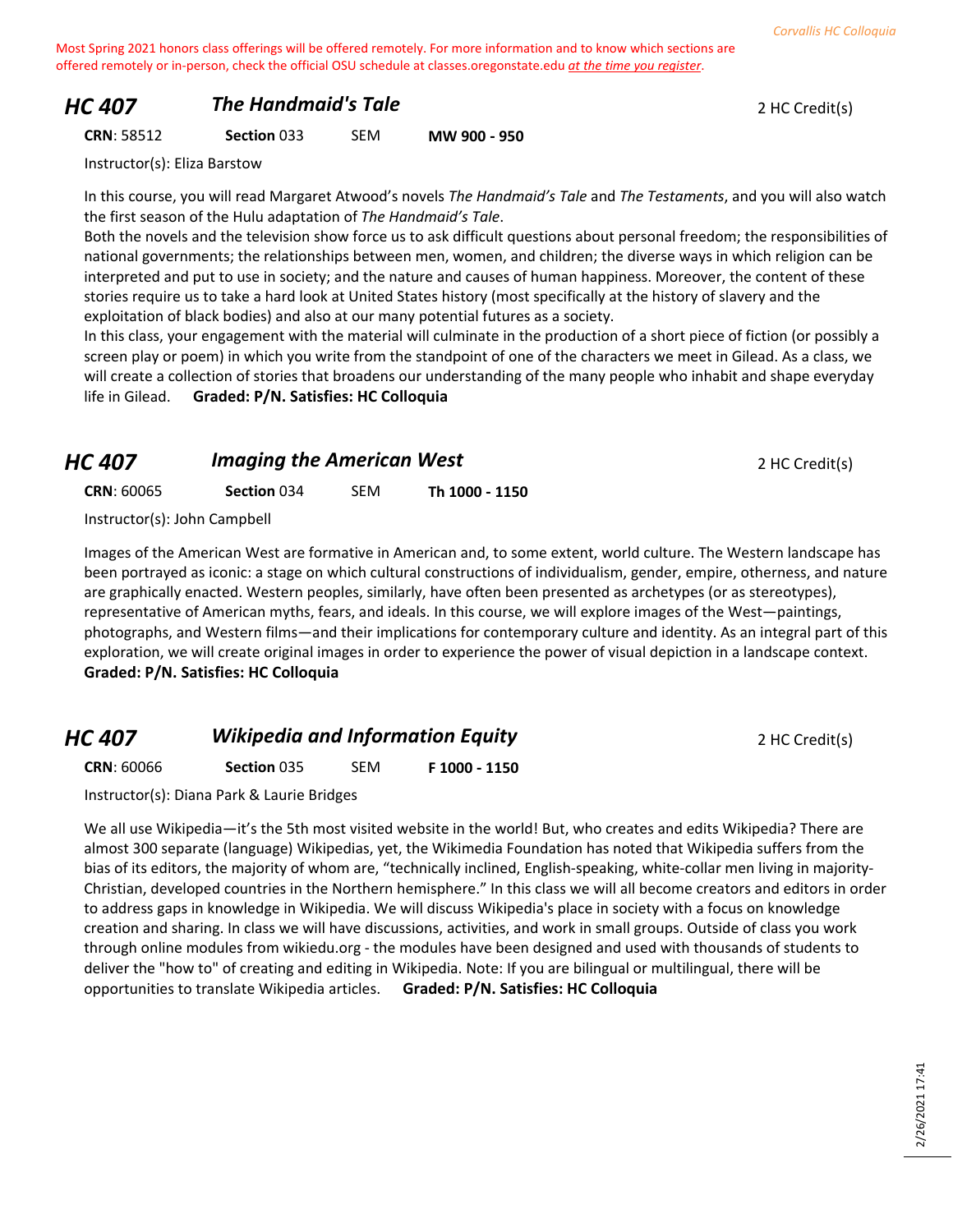# **PH 407H The Physics and Philosophy of Time** 1 HC Credit(s)

**CRN**: 54376 **Section** 001 SEM **F 1400 - 1450**

Instructor(s): Albert Stetz

This is a one-credit Honors College seminar course intended for all Honors students regardless of major or class standing. We will explore such questions as what is time anyway? Why does time have a definite direction despite the fact that most of the equations of physics are time-symmetric? Does time flow like a river or do we move through it? What time was it before the universe came into existence, and in fact does time make any sense during the very earliest stages of the expansion of the universe? These are traditional philosophical questions for which modern physics has some surprising answers, and as you might expect, these answers raise further questions. **Satisfies: HC Colloquia**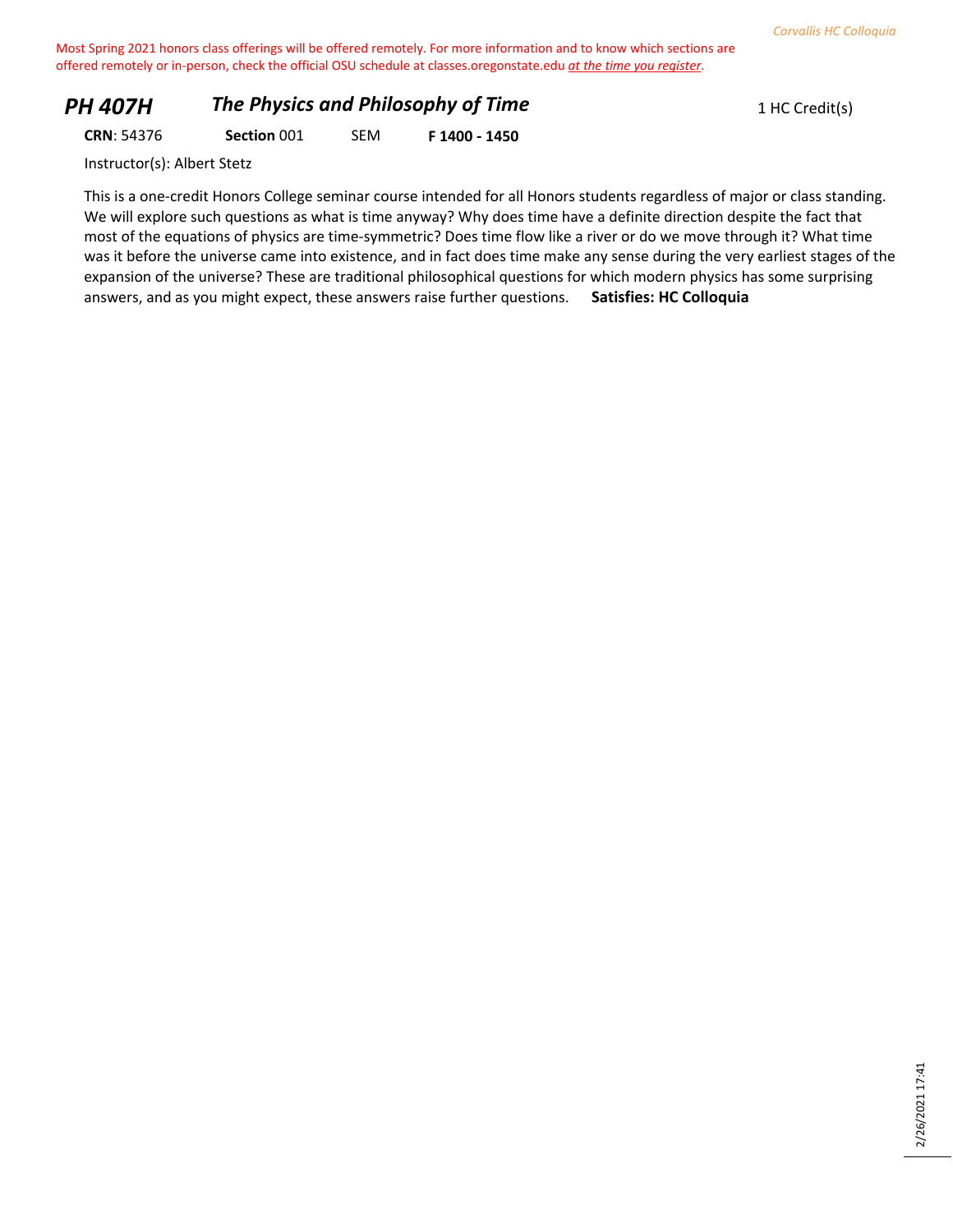## **Spring 2021 Corvallis HC Electives**

## **BA 162H Innovation Nation - Ideas to Reality Property Alleger 2 HC Credit(s)**

#### **Honors students should register for section 019 AND choose ONE of the following sections: 010, 012, or 014 (for inperson options) OR 110, 112, or 114 (for remote options).**

| <b>CRN: 55888</b> | Section 019 | <b>REC</b> | F0900 - 0950                                                                                                                                | Sandra Neubaum   |
|-------------------|-------------|------------|---------------------------------------------------------------------------------------------------------------------------------------------|------------------|
|                   |             |            | choose ONE of the following LEC sections:<br>010, 012, or 014 (for in-person options)<br><b>OR</b><br>110, 112, or 114 (for remote options) |                  |
| <b>CRN: 55882</b> | Section 010 | LEC.       | TTh 1100 - 1150                                                                                                                             | <b>Staff TBD</b> |
| <b>CRN: 55884</b> | Section 012 | <b>LEC</b> | TTh 1300 - 1350                                                                                                                             | <b>Staff TBD</b> |
| <b>CRN: 55886</b> | Section 014 | <b>LEC</b> | TTh 1400 - 1450                                                                                                                             | <b>Staff TBD</b> |
|                   |             |            |                                                                                                                                             |                  |
| <b>CRN: 59926</b> | Section 110 | <b>LEC</b> | TTh 1100 - 1150                                                                                                                             | <b>Staff TBD</b> |
| <b>CRN: 59928</b> | Section 112 | <b>LEC</b> | TTh 1300 - 1350                                                                                                                             | <b>Staff TBD</b> |
| <b>CRN: 59930</b> | Section 114 | <b>LEC</b> | TTh 1400 - 1450                                                                                                                             | <b>Staff TBD</b> |

Second course in a two-course sequence. Topics include evaluating entrepreneurial capabilities, creativity and innovation, opportunity recognition, impression management, and responsible business practices. Continues a conversation on self-management, offering opportunities for active reflection on critical skill sets necessary for success in today's global market. **This course is shared with a section for COB Dean's Academy students. Honors students should register for section 019 and choose ONE of the following sections: 010, 012, or 014 (for in-person options) OR 110, 112, or 114 (for remote options). 2 out of the 3 credits earned will count toward Honors requirements.** PREREQS: BA 161/161H. RESTRICTIONS: For first-year, pre-business students only. **Satisfies: HC Elective**

| <b>BA 240H</b>    | <b>Finance</b> |      |               | 4 HC Credit(s) |
|-------------------|----------------|------|---------------|----------------|
| <b>CRN: 59366</b> | Section 001    | LEC. | TTh 800 - 950 |                |

Instructor(s): Dennis Adams

Introduces basic tools of finance and applications of financial theory in use today. These tools include rates of return, the time value of money, those that can be applied to capital budgeting decisions, and the logic and fundamentals of financial statements. It is designed to enhance a student's approach to financial decision-making and emphasizes quantitative approaches to decision making. This course will also introduce students to equity and debt markets and securities, and serves as a stepping stone to advanced courses in finance. PREREQS: BA 211/211H and ECON 201/201H. RESTRICTIONS: For Business majors/minors only. Minimum of sophomore standing required. **Satisfies: HC Elective**

| <b>BA 260H</b> | Introduction to Entrepreneurship | 4 HC Credit(s) |
|----------------|----------------------------------|----------------|
|                |                                  |                |

**CRN**: 55878 **Section** 001 LEC **MW 1600 - 1750**

Instructor(s): Manuela Hoehn-Weiss

Topics include evaluating entrepreneurial capabilities, creativity, business plan creation, opportunity assessment and feasibility analysis, business implementation, new product introduction, and seeking funds. **This course is shared with a section for COB Dean's Academy students. Honors students should register for section 001.** RESTRICTIONS: Pre-Business Majors/Minors only. Minimum of sophomore standing required. **Satisfies: HC Elective**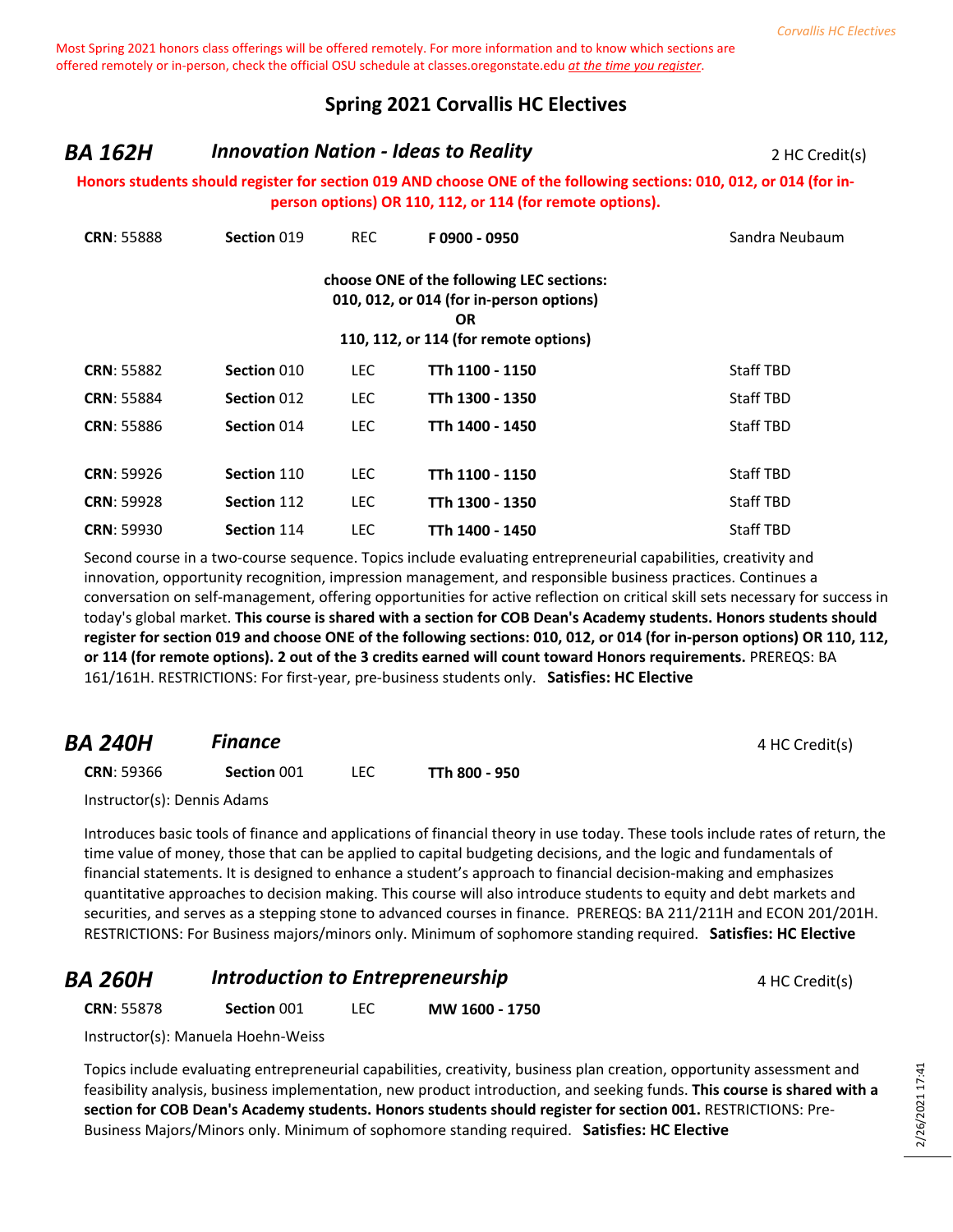## **BA 270H Business Process Management A HC Credit(s)** 4 HC Credit(s)

**CRN**: 56654 **Section** 001 LEC **TTh 1400 - 1550**

Instructor(s): Venkataramani Raja

Integrates core concepts from Business Information Systems (BIS) with those of Operations Management and introduces a process-oriented view of the flows of materials, information and services through and across organizations. The course helps students identify information-bearing events, assess and improve process efficiency, learn to model and analyze business processes, and understand the interactions between human behavior and process design. **This course is shared with a section for COB Dean's Academy students. Honors students should register for section 001.** PREREQS: BA 275/275H RESTRICTIONS: Business majors/minors only. Minimum of sophomore standing required. **Satisfies: HC Elective**

## **BA 347H International Business 1 AM <b>4** HC Credit(s)

| <b>CRN: 59370</b> | Section 001 | <b>LEC</b> | TTh 1000 - 1150 |
|-------------------|-------------|------------|-----------------|
|-------------------|-------------|------------|-----------------|

Instructor(s): Rick Wascher

Integrated view of international business including current patterns of international business, socioeconomic and geopolitical systems within countries as they affect the conduct of business, major theories explaining international business transactions, financial forms and institutions that facilitate international transactions, and the interface between nation states and the firms conducting foreign business activities. **This course is shared with a section for COB Dean's Academy students. Honors students should register for section 001.** Prereqs: ECON 202/202H and (BA 230/230H or BA 330). RESTRICTIONS: Business majors/minors only. Minimum of junior standing required. **Satisfies: HC Elective**

#### **BA 357H Operations Management** 4 HC Credit(s)

**CRN**: 59372 **Section** 001 LEC **MW 1400 - 1550**

Instructor(s): Gary Micheau

Decision making in managing the production of goods and services: product planning, process planning, facility planning, control of quantity, cost and quality. Special emphasis on exponential forecasting, inventory management, work methods, project management, productivity improvement, and international comparisons. **This course is shared with a section for COB Dean's Academy students. Honors students should register for section 001.** PREREQS: (BA 275/275H or BA 276) and (BA 270/270H or BA 302/302H) RESTRICTIONS: Business majors/minors only. Minimum of junior standing required. **Satisfies: HC Elective**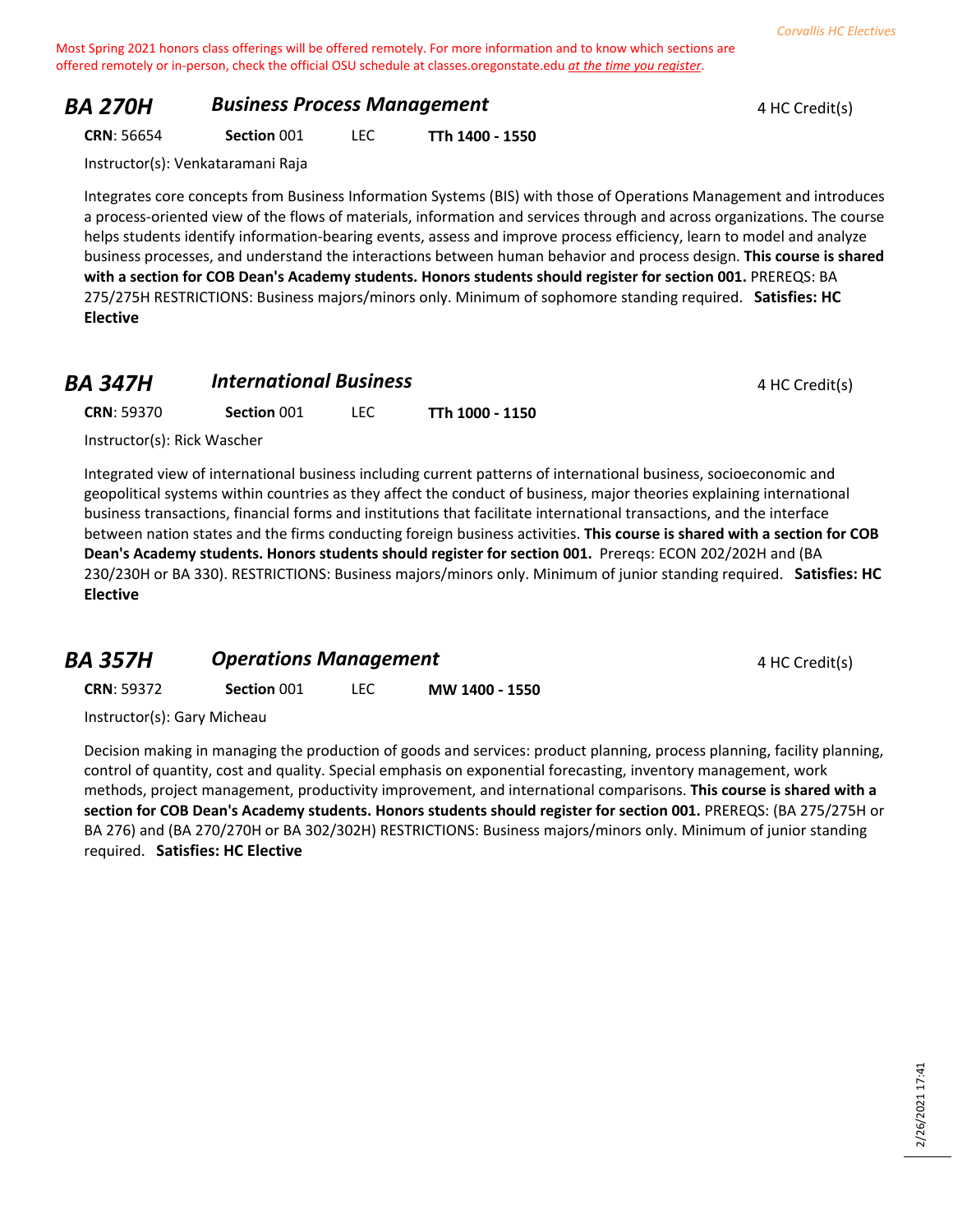## **BA 466H Integrative Strategic Experience A ALC Credit(s)** 4 HC Credit(s)

**CRN**: 56656 **Section** 001 LEC **TTh 1200 - 1350**

Instructor(s): John Morris

Provides students with an overview of the basic concepts in strategic management. Students learn frameworks and models to understand and analyze a firm's external environment and internal resources in an effort to create sustainable competitive advantages. Analysis and critique of conventional conceptions of business ethics. Evaluation of ethical issues involving businesses at firm, national, and international levels. **This course is shared with a section for COB Dean's Academy students. Honors students should register for section 001.** PREREQS: (BA 240/240H or FIN 340/340H or BA 360/360H) and BA 352/352H and BA 357/357H and (BA 223/223H or BA 390/390H). RESTRICTIONS: Business majors/minors only. Senior standing required. **Satisfies: HC Elective**

# *BI 311H* **Genetics 4** HC Credit(s)

|                   | Register for BOTH the lecture and recitation sections |      |                 |  |
|-------------------|-------------------------------------------------------|------|-----------------|--|
| <b>CRN: 55228</b> | Section 001                                           | TEC. | TTh 1200 - 1320 |  |
| <b>CRN: 55598</b> | Section 010                                           | RFC. | W 1200 - 1250   |  |

Instructor(s): Michael Blouin

Fundamentals of Mendelian, quantitative, population, molecular, and developmental genetics. Class will feature group activities, discussions, and student presentations. PREREQS: ((BI 211 or 211H) and (BI 212 or 212H) and (BI 213 or 213H)) or ((BI 221 or 221H) and (BI 222 or 222H) and (BI 223 or 223H)) or (BI 204, 205 and 206). **Satisfies: HC Elective**

## *CBEE 102H Engineering Problem Solving and Computations*

| <b>CRN: 57969</b> | Section 001 | TEC.       | MW 1500 - 1550                              |
|-------------------|-------------|------------|---------------------------------------------|
|                   |             |            | And choose one of the studio sections below |
| <b>CRN: 57970</b> | Section 010 | <b>STU</b> | TTh 800 - 950                               |
| <b>CRN: 57971</b> | Section 011 | <b>STU</b> | TTh 1000 - 1150                             |
|                   |             |            |                                             |

Instructor(s): Staff TBD

Elementary programming concepts implemented using MATLAB software; emphasis on problem analysis and development of algorithms in engineering; application experiences are established through a team-based design competition using the LEGO NXT microprocessor for data acquisition. Lecture is common with non-honors. **2 out of the 3 OSU credits earned count toward Honors College requirements.** PREREQ: MTH 112 OR MTH 251/251H RESTRICTIONS: For Engineering and Pre-Engineering students only. **Satisfies: HC Elective**

## **CH 463H** *Experimental Chemistry II* **EXPERIMENT ACCONDUM** 3 HC Credit(s)

Register for BOTH the lecture and lab section

|                   |             |            | Must contact Chemistry department to register. |  |
|-------------------|-------------|------------|------------------------------------------------|--|
| <b>CRN: 51613</b> | Section 001 | <b>LEC</b> | W 1300 - 1350                                  |  |

| <b>CRN</b> : 51614 | Section 010 | LAB. | W 1400-1650 & F 1300-1650 |
|--------------------|-------------|------|---------------------------|
|                    |             |      |                           |

Instructor(s): Christine Pastorek & Amila Liyanage

Second-level integrated laboratory course for majors in chemistry and related disciplines, covering experimental techniques of analytical, inorganic, organic and physical chemistry. **Must contact Chemistry department to register.** PREREQS: CH 362/362H and (CH 324 or CH 461/461H) and CH 442. CH 442 can be taken concurrently. **Course Fee: \$44. Satisfies: HC Elective**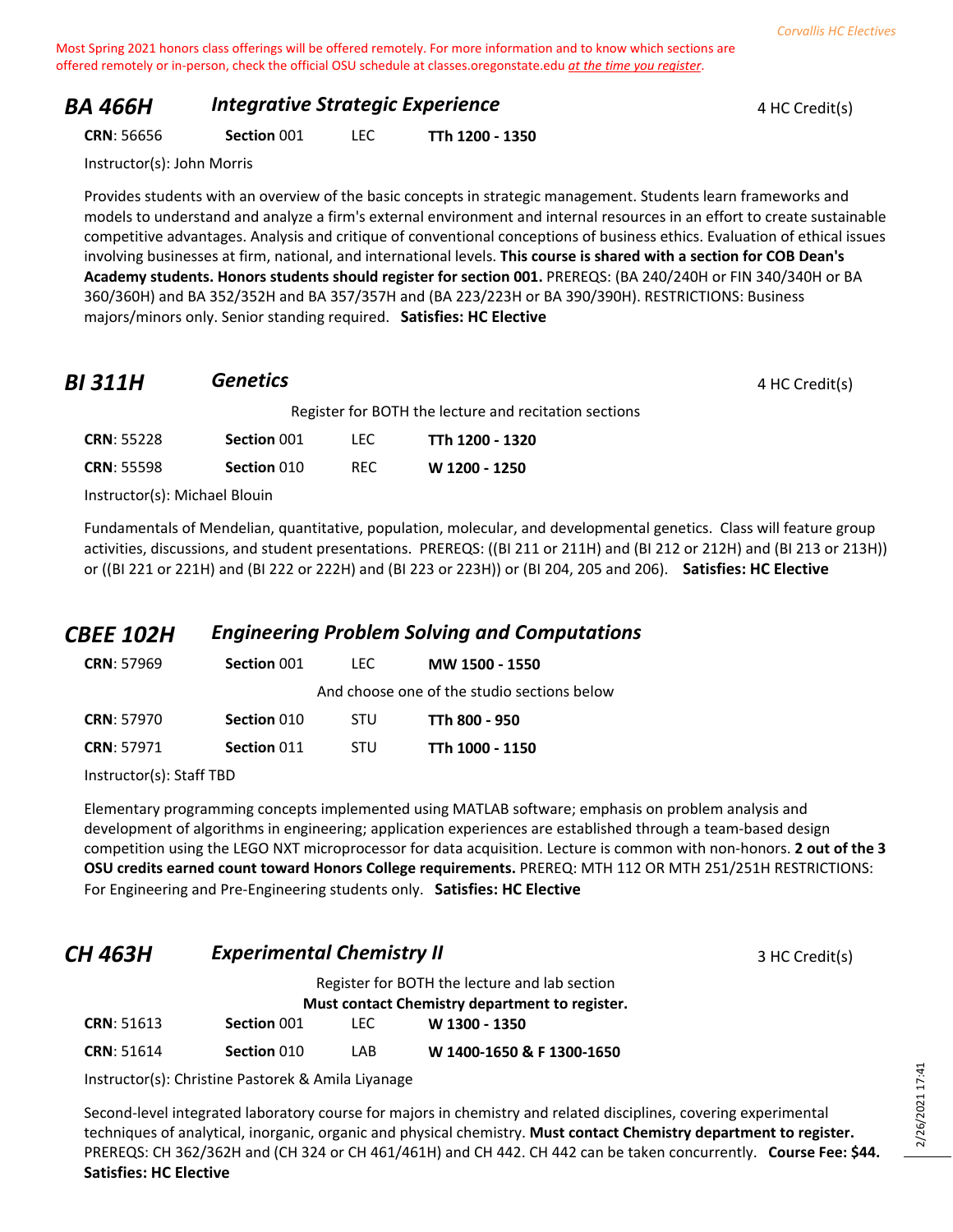#### *CHE 333H Transport Phenomena III*

Register for BOTH the lecture and the studio

| <b>CRN: 54373</b> | Section 001 | LEC.       | MW 800 - 850    |
|-------------------|-------------|------------|-----------------|
| <b>CRN: 54374</b> | Section 010 | <b>STU</b> | TTh 1400 - 1450 |

Instructor(s): Greg Rorrer

A unified treatment using control volume and differential analysis of binary mass transfer, prediction of mass transport properties, and introduction to mass transfer operations. **1 out of the 3 OSU credits earned counts toward Honors College Requirements.** PREREQS: CHE 331/331H or CHE 332/332H. RESTRICTIONS: For Engineering students only. **Satisfies: HC Elective**

## *ENG 222H* **Children's Literature All 222H Children's Literature 4 HC Credit(s)**

**CRN**: 60060 **Section** 001 LEC **TTh 1200 - 1320**

Instructor(s): Megan Ward

Surveys a variety of genres, including fairy tales, folktales, and fables, nonsense poetry, picture books, historical and fantasy novels, examining how these texts represent childhood and connect with historical, cultural, and psychological contexts. None **Satisfies: HC Elective**

## *ENGR 212H Dynamics* 3 HC Credit(s)

|                   |             |      | Register for BOTH the lecture and recitation |
|-------------------|-------------|------|----------------------------------------------|
| <b>CRN: 59385</b> | Section 001 | TEC. | <b>MWF 900 - 950</b>                         |
| <b>CRN: 59386</b> | Section 010 | RFC. | F 1000 - 1050                                |

Instructor(s): Staff TBD

Kinematics, Newton's laws of motion, and work-energy and impulse-momentum relationships applied to engineering systems. PREREQS: (ENGR 211/211H and PH 211/211H. **Satisfies: HC Elective**

| <b>HC 409</b> | <b>Conversants</b> | 1 HC Credit(s) |
|---------------|--------------------|----------------|
|---------------|--------------------|----------------|

**CRN**: 51032 **Section** 007 PRAC

Instructor(s): Leanna Dillon

The INTO OSU Cultural Ambassador Conversant Program provides an opportunity for honors students to earn credit while participating in a mutual cultural exchange. Participating honors students commit to meeting on average one hour per week with their international partner, keep a log of the times and places they met and the topics discussed, and complete a 2 page reflections paper due at the end of the term. Program information including the application process is available at http://oregonstate.edu/international/cultural-ambassador. Students must contact an HC advisor to complete a Learning Agreement in order to register for this course. Applications must be submitted online no later than the end of week 1. **Graded: P/N. Satisfies: HC Elective**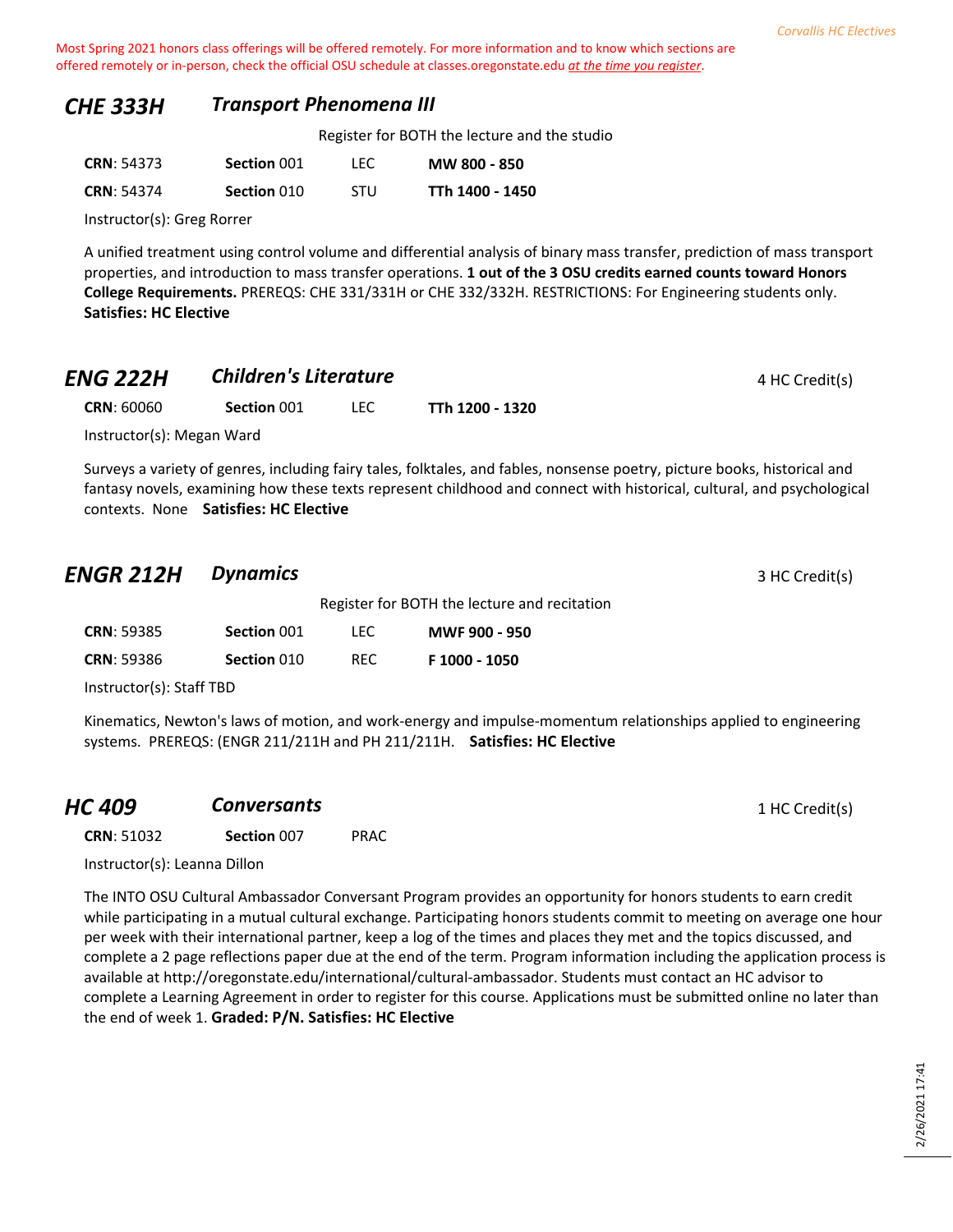## **HC 409 Civic Engagement Civic Engagement** 1 HC Credit(s)

**CRN**: 54013 **Section** 008 PRAC

Instructor(s): Leanna Dillon

Office of Community Engagement & Leadership (CEL) at OSU provides an opportunity for honors students to earn credit while participating in an ongoing community engagement project within the local community and exploring a community need or issue area of interest. Participating honors students commit to serving on average 2-3 hours per week within their project site, keep track of their service hours, and complete a 2 page reflection paper due at the end of the term. Additional information, including placement opportunities, is available at: https://cel.oregonstate.edu/. Students must contact an HC advisor to complete a Learning Agreement and a CEL staff member to discuss placement opportunities. Placement must take place prior to the start of the term. **Graded: P/N. Satisfies: HC Elective**

| <b>KIN 370H</b> | <b>Psychology of Sport and Physical Activity</b> | 3 HC Credit(s) |
|-----------------|--------------------------------------------------|----------------|
|-----------------|--------------------------------------------------|----------------|

**CRN**: 60061 **Section** 001 LEC **TTh 1400 - 1520**

Instructor(s): William Massey

This course is a core course in the Kinesiology undergraduate curriculum. We will examine a variety of psychological theories that apply to motivation and behavior change with a focus on physical activity behavior. Students will have the opportunity to learn and practice interpersonal skills to use when working with future clients. The class will be taught through a combination of case studies, role plays, interactive assignments, and lecture. RESTRICTIONS: Minimum of sophomore standing required. For EXSS or KIN students only. **Satisfies: HC Elective**

| ME 499H                    |             | <b>Electronics Thermal Management</b> |                               | 4 HC Credit(s) |
|----------------------------|-------------|---------------------------------------|-------------------------------|----------------|
| <b>CRN: 60067</b>          | Section 001 | LEC.                                  | W&F W 1400-1450 - F 1400-1650 |                |
| Instructor(s): Joshua Gess |             |                                       |                               |                |

Course emphasis is on experiments related to the characterization of conventional and state-of-the-art thermal management techniques for commercial and high performance electronics. Proper experimental methods, data analysis, and uncertainty resolution related to thermal and fluids measurements are discussed. **Satisfies: HC Elective**

*Corvallis HC Electives*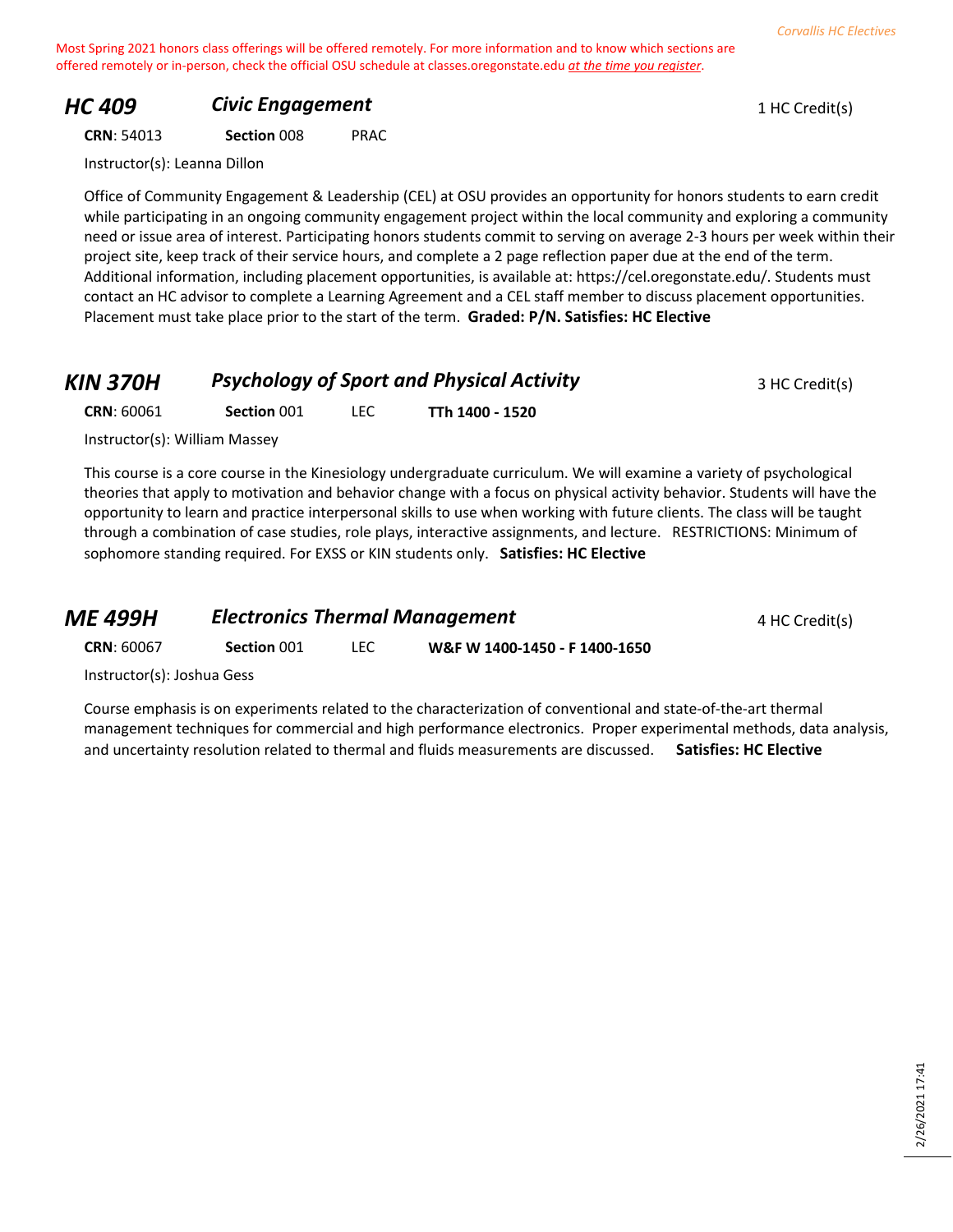## **MTH 231H** *Elements of Discrete Mathematics* 4 HC Credit(s)

**CRN**: 56663 **Section** 001 LEC **MW 1400 - 1550**

Instructor(s): Filix Maisch

Elementary logic and set theory, functions, direct proof techniques, contradiction and contraposition, mathematical induction and recursion, elementary combinatorics, basic graph theory, minimal spanning trees. PREREQS: MTH 111. Sufficent test scores may waive MTH 111 PREREQ. **Satisfies: HC Elective**

| <b>MTH 254H</b> | Vector Calculus I | 4 HC Credit(s) |
|-----------------|-------------------|----------------|
|-----------------|-------------------|----------------|

**CRN**: 51761 **Section** 001 LEC **MW 1000 - 1150**

Instructor(s): Scott Peterson

Vectors and geometry: coordinate systems, scalar product. Real-Valued Functions of Several Variables: partial and directional derivatives, gradient, extreme values. Multiple Integrals: change of coordinates, applications. Vector valuedfunctions: arc length and curvature of space curves, normal and tangential components of acceleration. PREREQS: MTH 252/252H. **Satisfies: HC Elective**

| <b>MTH 256H</b>    | <b>Applied Differential Equations</b> |  |                | 4 HC Credit(s) |
|--------------------|---------------------------------------|--|----------------|----------------|
| <b>CRN</b> : 52601 | Section 001                           |  | MW 1400 - 1550 |                |

Instructor(s): Hoewoon Kim

First order linear and nonlinear equations, second order and higher order linear equations, Laplace transform, and applications appropriate for science and engineering. PREREQS: MTH 254/254H. **Satisfies: HC Elective**

| <b>MTH 264H</b>                                                                    |             | <b>Introduction to Matrix Algebra</b> |                      | 2 HC Credit(s) |
|------------------------------------------------------------------------------------|-------------|---------------------------------------|----------------------|----------------|
| <b>CRN: 57106</b>                                                                  | Section 001 | LEC.                                  | MW 1200 - 1350       |                |
|                                                                                    |             |                                       | Meets weeks 1-5 only |                |
| $1.2.11$ . The set of $-1.1$ , $\pm$ $ \pm$ $ \pm$ $ \pm$ $ \pm$ $ \pm$ $ \pm$ $-$ |             |                                       |                      |                |

Instructor(s): Torrey Johnson

Introduction to matrix algebra: systematic solution to systems of linear equations; linear transformations; eigenvalue problems. **Meets weeks 1-5 only.** PREREQS: MTH 252/252H. MTH 254/254H is recommended. **Satisfies: HC Elective**

| MTH 265H          | <b>Introduction to Series</b> |  |                | 2 HC Credit(s) |
|-------------------|-------------------------------|--|----------------|----------------|
| <b>CRN: 57107</b> | Section 001                   |  | MW 1200 - 1350 |                |

**Meets weeks 6-10 only**

Instructor(s): Torrey Johnson

Convergence and divergence of numerical series, including geometric series. Series of functions. Power series and their analytic properties. Taylor series expansions and Taylor polynomials. **Meets weeks 6-10 only.** PREREQS: MTH 252/252H. **Satisfies: HC Elective**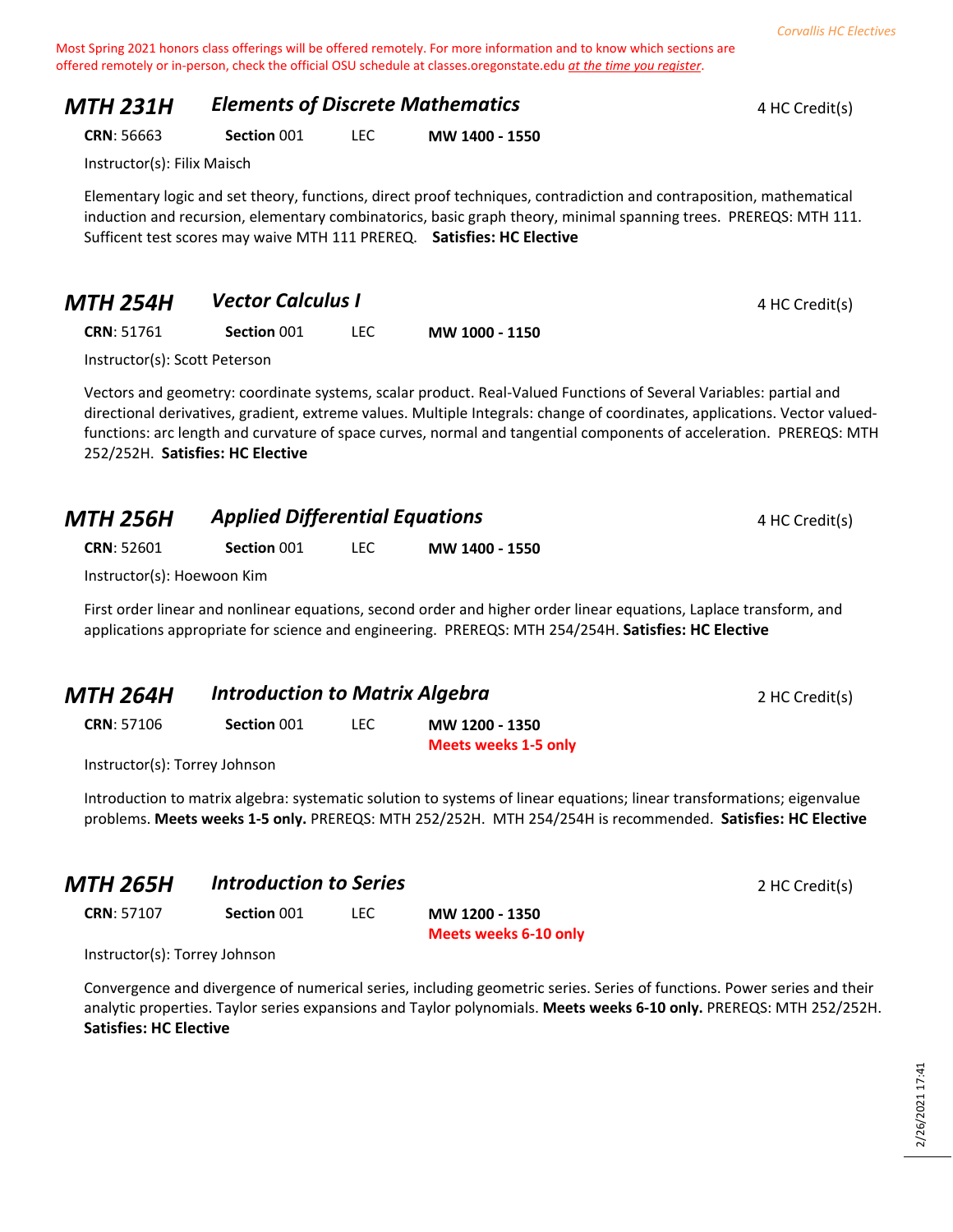| <b>PSY 301H</b> | <b>Research Methods in Psychology</b> | 4 HC Credit(s) |
|-----------------|---------------------------------------|----------------|
|                 |                                       |                |

**CRN**: 59424 **Section** 001 LEC **TTh 800 - 950**

Instructor(s): Mei-Ching Lien

Study of scientific methodology in psychology, including experimental and observational techniques. Topics include problem identification and hypothesis formation, research design, application of statistics, collection and interpretation of data, computer usage, and research report writing. PREREQS: PSY 201/201H and PSY 202/202H and ST 351/351H. **Satisfies: HC Elective**

| <b>PSY 399H</b> | <b>Honors Psychology Research</b> | 1 HC Credit(s) |
|-----------------|-----------------------------------|----------------|
|-----------------|-----------------------------------|----------------|

**CRN**: 59425 **Section** 001 LEC **M 1500 - 1550**

Instructor(s): Juan Hu

Explore opportunities in research labs and develop essential research skills necessary to be a productive member of a research team. Discuss how undergraduate theses are completed in research labs. Document skills for graduate school and job applications. **Graded: P/N. Satisfies: HC Elective**

| <b>Advanced Social Research Methods</b><br>4 HC Credit(s) |
|-----------------------------------------------------------|
|                                                           |

**CRN**: 59426 **Section** 001 LEC **TTh 1400 - 1550**

Instructor(s): Kathleen Bogart

Advanced experimental research methods in the social sciences. Issues in psychological construct operationalization, experimental design, data collection, analysis, and report writing will be emphasized. PREREQS: PSY 301/301H and PSY 360/360H. **Satisfies: HC Elective**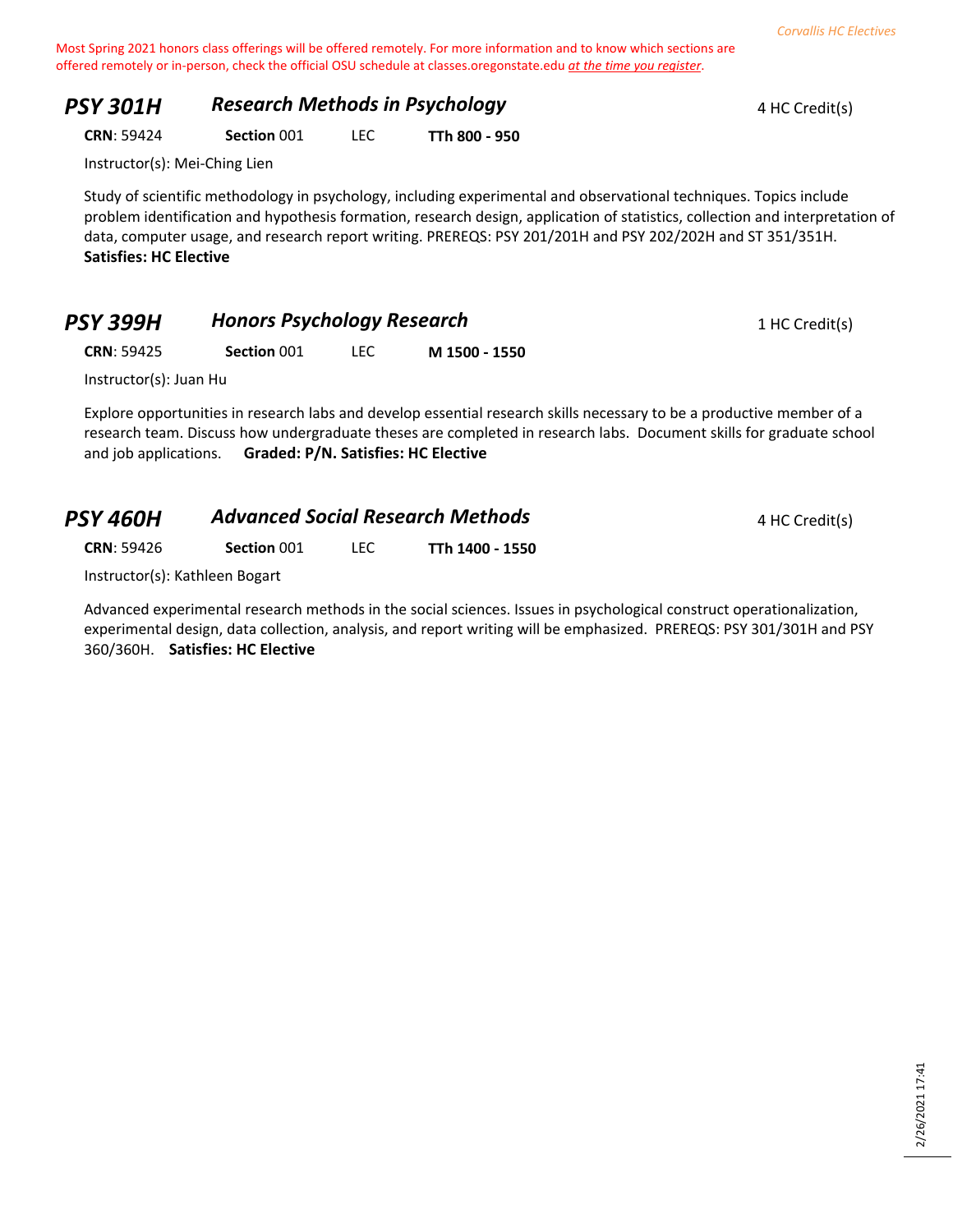### **Spring 2021 Corvallis HC Thesis/Research/Projects**

## **HC 408 Thesis Stage 2: Explore & Build** 1 HC Credit(s)

**CRN**: 52972 **Section** 001 HYB **W 1700 - 1750**

**Meets weeks 2, 4, 6, and 10 only**

Instructor(s): Kassena Hillman & Andy Karplus

HC 408: Stage 2 Explore & Build will guide you through the second stage of the Thesis Success in Stages (TheSIS) process. In this class you will explore the many resources at the HC and OSU to help you find a mentor and a project, build strategies for a successful thesis experience, learn the components of the thesis, and plan out your next steps. You will also hear from students and faculty with recent experience in the thesis process. You do not need to have a thesis idea to be in Stage 2. This course is a hybrid course that consists of weekly online assignments and one hour class meetings weeks 2, 4, 6, & 10. This course will be team taught with an HC Academic Advisor and HC faculty. PREREQS: Completion of "Stage 1: Plan" workshop. **Graded: P/N. Satisfies: HC Thesis/Research/Projects**

## *HC* **408 Thesis Stage 2: Explore & Build** 1 HC Credit(s)

**CRN**: 59963 **Section** 400 online **online**

Instructor(s): Kassena Hillman

HC 408: Stage 2 Explore & Build will guide you through the second stage of the Thesis Success in Stages (TheSIS) process. In this class you will explore the many resources at the HC and OSU to help you find a mentor and a project, build strategies for a successful thesis experience, learn the components of the thesis, and plan out your next steps. You will also hear from students and faculty with recent experience in the thesis process. You do not need to have a thesis idea to be in Stage 2. **This is an Ecampus course. Tuition rates for Ecampus courses are different than on-campus courses and can be found at ecampus.oregonstate.edu/services/tuition.** PREREQS: Prior completion of TheSIS Stage 1 as outlined at honors.oregonstate.edu/thesis. **Graded: P/N. Satisfies: HC Thesis/Research/Projects**

## **HC 408 Thesis Stage 3: Commit** 1 HC Credit(s)

**CRN**: 53604 **Section** 002 WS **Th 1600 - 1750**

**Meets weeks 3 and 7 only**

Instructor(s): Rebekah Lancelin & Michael Burgett

This course will guide students through Stage 3 of the Thesis Success in Stages (TheSIS) process, Commit. We will cover the process of developing a thesis topic, finding a thesis mentor, creating a thesis statement, writing a thesis proposal, and developing a research plan. The course will require participants to turn in a completed thesis proposal signed by a thesis mentor, which is the end goal of the Commit stage and a required component of the TheSIS process in the Honors College. **Meets weeks 3 and 7 only.** PREREQS: Prior completion of TheSIS Stages 1 & 2 as outlined at honors.oregonstate.edu/thesis. **Graded: P/N. Satisfies: HC Thesis/Research/Projects**